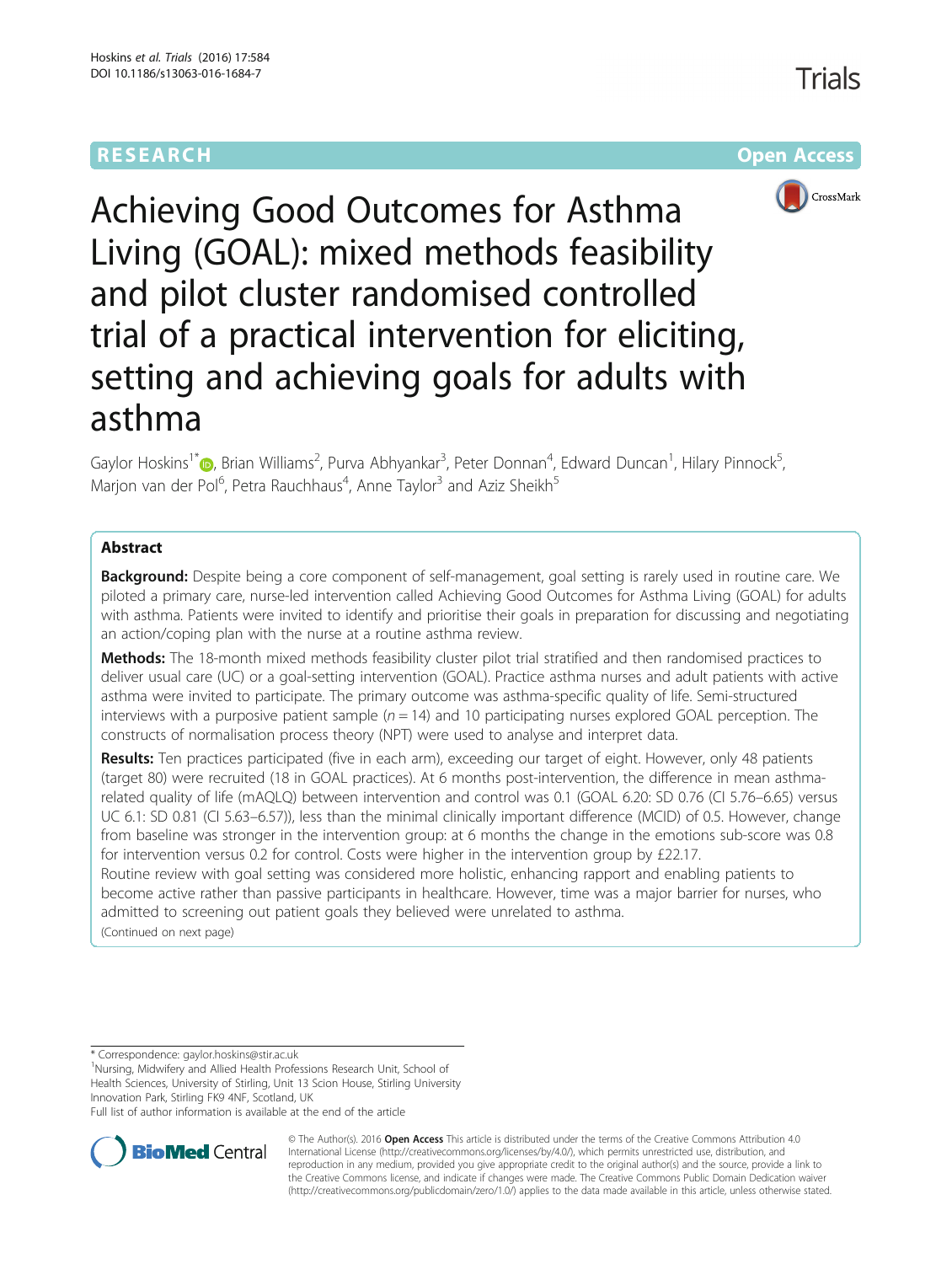# (Continued from previous page)

**Conclusions:** The difference in AQLQ score from baseline is larger in the intervention arm than the control, indicating the intervention may have impact if appropriately strengthened. The GOAL intervention changed the review dynamic and was well received by patients, but necessitated additional time, which was problematic in the confines of the traditional nurse appointment. Modification to recruitment methods and further development of the intervention are needed before proceeding to a definitive cluster randomised controlled trial.

Trial registration: [ISRCTN18912042](http://www.isrctn.com/ISRCTN18912042). Registered on 26 June 2012.

Keywords: Asthma, Complex interventions, Goal setting, Mixed methods, Pilot cluster RCT, Self-management

# Background

Asthma affects more than 300 million people globally [[1, 2](#page-14-0)], with the United Kingdom (UK) accounting for an estimated 5 million of this total [\[3](#page-14-0)–[6](#page-14-0)]. The financial cost to the health service is considerable [[7](#page-14-0)–[11\]](#page-14-0), with the overall UK expenditure on asthma estimated at more than £1 billion per annum [[5\]](#page-14-0). Self-management is important for improving health and well-being and reducing the economic burden of asthma [\[5](#page-14-0), [7](#page-14-0)–[28](#page-15-0)].

The current focus of asthma self-management is to provide sufferers with a written personalised asthma action plan (PAAP) [[13](#page-15-0), [14](#page-15-0)]. PAAPs focus on adherence to medication/monitoring and early recognition/remediation of exacerbations and are core components of effective self-management [[29](#page-15-0)–[33](#page-15-0)]. However, they do not incorporate the wider needs and views of the individuals who have to integrate the management of the disease into their daily lives. This exclusive medical focus can lead to a breakdown in communication and a failure of individuals with asthma to engage effectively in self-management [\[34](#page-15-0), [35\]](#page-15-0). Divergent perceptions of asthma and how to manage it, and a mismatch between what patients want and need from plans and what is provided by professionals, are barriers to success [\[29](#page-15-0), [30, 33](#page-15-0)]. To overcome these barriers, there is a need both to identify and address individual patient goals [[36\]](#page-15-0) in the wider context of their life and family [\[33](#page-15-0)]. Active patient engagement allied with appropriate selfmanagement training of motivated and supported health professionals are key elements for any effective self-management intervention [\[28](#page-15-0)].

Goal setting is increasingly recognised as an effective behavioural technique for assisting patients with long-term conditions to improve health-related selfmanagement behaviour [[37](#page-15-0)–[42](#page-15-0)]. As providers of selfmanagement support, health professionals work with patients to identify goals that are important to the patient, that may be achievable and with which they can engage. They then help patients make specific action and coping plans to achieve those goals [[43, 44](#page-15-0)]. The focus and content of the self-management discussion is central to the outcome [[33, 45](#page-15-0)], as identification of these goals is often not easy.

Set within the Medical Research Council's (MRC's) framework for developing and evaluating complex interventions [\[46\]](#page-15-0), we revised a previously developed draft intervention [[45](#page-15-0), [47](#page-15-0)] which involved proactive goal elicitation and prioritisation. Feedback from early use of this intervention led us to make two changes in finalising this novel intervention. Firstly, we enhanced the format within which it was presented in order to aid understanding and ease of use, and secondly we supplemented it with a stronger action/coping planning element delivered by a primary care-based asthma nurse during an asthma review consultation.

Our goal was to conduct a pilot cluster randomised controlled trial (cRCT) that used quantitative and qualitative methods to address two objectives: (1) to pilot the intervention and its delivery in routine primary care asthma clinics, and (2) to pilot the trial process including recruitment and performance of outcomes. More specifically, we sought to assess our ability (and refine approaches) to recruiting practices, practice staff and patients; establish the best way of delivering the intervention; assess the acceptability and perceived utility of the tool by both patients and health professionals; and finally gain sufficient information on outcomes to inform a sample size calculation for a subsequent trial.

# Methods

# Design, ethics and registration

We used mixed methods, combining a pragmatic parallel, single-blinded, multi-centre, cRCT design with an embedded qualitative appraisal. We compared Achieving Good Outcomes for Asthma Living (GOAL) with usual care (UC). Our 18-month feasibility pilot trial was conducted in primary care practices in two Scottish health regions. The study was approved by the East of Scotland Research Ethics Committee (REC Ref. No. 12/ ES/0050, July 2012), and all participants (practice nurses and patients) provided their informed, written consent to participate. The study protocol has been previously published and provides detailed information on the study's rationale and methods [\[48\]](#page-15-0). An additional file outlines the trial process (see Additional file [1](#page-13-0)).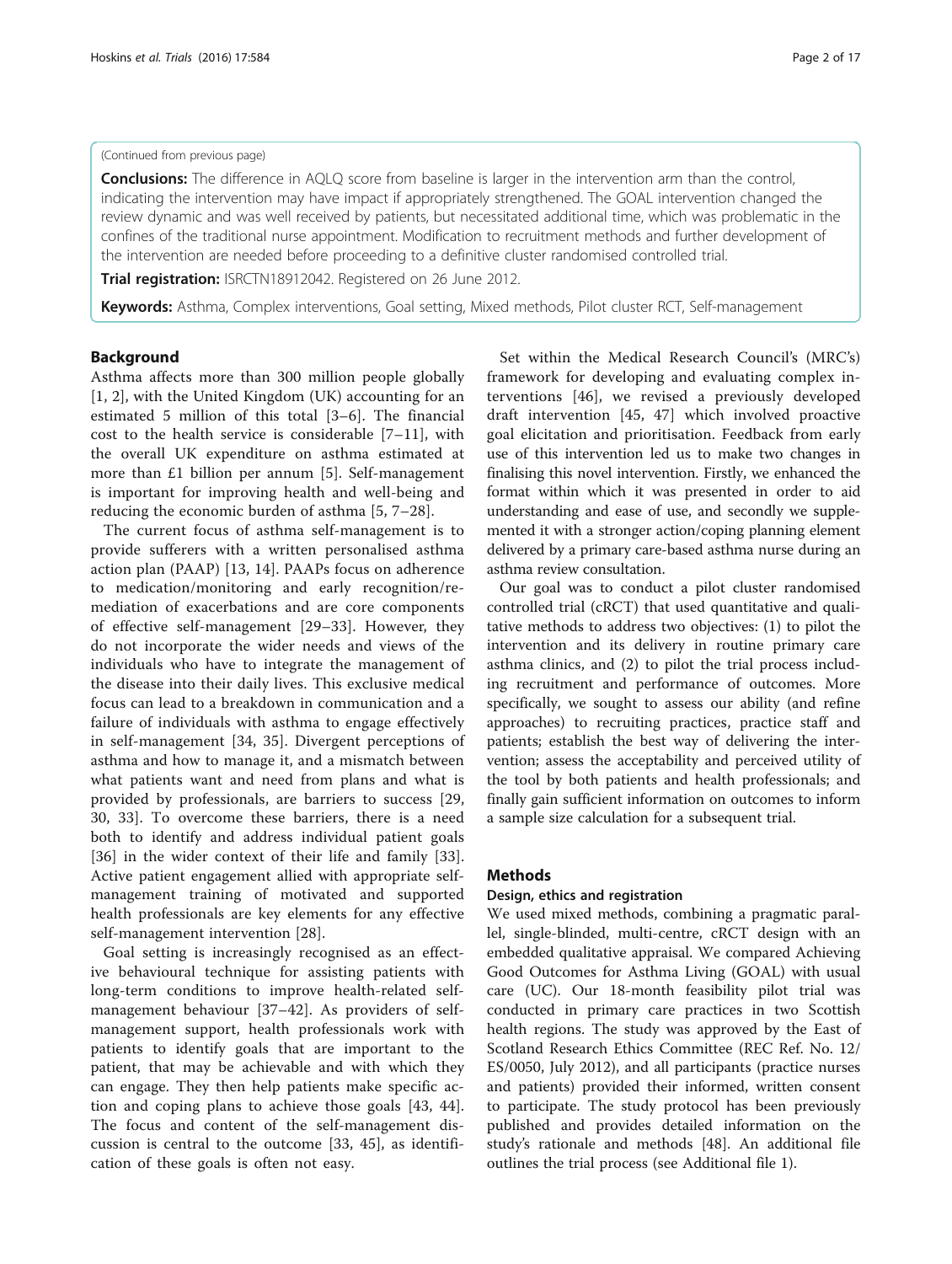# Participants and recruitment

Practice recruitment began in October 2012 and was completed by December 2012. It was facilitated by the research and clinical networks and personal contact with individual practices [[49, 50\]](#page-15-0). Practices were eligible if they had an asthma clinic run by a nurse in possession of an accredited asthma diploma and who regularly reviewed and managed patients with asthma.

Patient recruitment began in January 2013 with an end of April completion target. Linked to the practice annual asthma review process, patients were eligible if they were adults (aged 18 years or older) with active asthma (defined as a coded diagnosis of asthma, plus a prescription for an asthma medication in the previous year) and were due an asthma review within the following 3 months. We excluded people with a new diagnosis of asthma  $\left($ <1 year); patients with chronic obstructive pulmonary disease (COPD) or any other significant lung disease; those deemed to be unable to give consent because of a major medical, social or communication reason; and patients already taking part in an asthma-related clinical trial.

Eligible patients were sent their routine review reminder from their general practitioner, together with an additional letter telling them the practice was involved in the study and asking them to read the accompanying information leaflet and return the consent form if they were interested in participating. A researcher then contacted potentially interested patients to ensure they understood what the project entailed, re-affirm their consent and complete the baseline questionnaire. Their choice of telephone or postal completion of the follow-up questionnaires was recorded. Most participants opted to complete the follow-up questionnaires by telephone.

# Randomisation

Randomisation was at the practice level. Consenting practices were anonymised and allocated to GOAL or UC, stratifying by health region and practice size. Minimisation was conducted based on achieving optimum balance for practice list size (two strata: <6000 and ≥6000 patients currently registered). The reason for randomisation by area was to ensure an even distribution of intervention and control practices, as there is potential for geographical variation in asthma management strategies between health boards. For consenting practices, allocation was determined by the statistician within Tayside Clinical Trials Unit (TCTU), who implemented the minimisation process. Given the nature of the intervention and the role that health professionals played in delivering the intervention to patients, it was not possible to blind practices to their allocation arm.

### Process measures

In order to assess feasibility, we collected data on practice and nurse recruitment, along with recruitment and retention rates for participating patients, and data completion during the trial.

# Outcome measures

Outcomes were measured at 3 and 6 months after the date of the review at which the intervention was delivered, and were chosen to reflect both clinical and patientcentred priorities. Our primary outcome measure was the validated mini Asthma-related Quality-of-Life Questionnaire (mAQLQ) [\[51](#page-15-0)], which has 15 questions in four domains (i.e. symptoms, environment, emotions and activities). Secondary outcomes measured asthma control (Asthma Control Questionnaire (ACQ) [[52](#page-15-0)] and health services resource use data); patient self-efficacy (Patient Enablement Instrument); and cost effectiveness (cost per quality-adjusted life years (QALY)), measured using the health-related quality of life measure EuroQol (EQ-5D-3 L) [[53](#page-15-0)]. Data on identification of study participants, ease of recruitment and retention within the trial were also recorded. We had originally planned to conduct a value of information (VoI) analysis, but this did not prove possible due to recruitment problems.

# Study intervention

GOAL was underpinned by a combination of theoretical models related to self-management: goal setting theory [[54\]](#page-15-0), Leventhal's Self-Regulation Model of Health and Illness [\[55\]](#page-15-0) and the health action process approach [\[44](#page-15-0)]. GOAL was delivered in primary care by the practice asthma nurse. The intervention, reported using the Template for Intervention Description and Replication (TIDieR) format [\[56](#page-15-0)] and illustrated in the CONSORT flow diagram (see Additional file [1](#page-13-0)), consisted of:

- 1. Healthcare professional training: Nurses attended a half-day workshop on trial procedure covering an update on the components of a 'standard' asthma review (control assessment; peak expiratory flow (PEF); check of inhaler technique; review of medication, etc. [\[57](#page-15-0)]) delivered by a qualified asthma nurse (GH) and specific training in the use of the GOAL-elicitation tool and GOAL-setting process in the management of asthma delivered by the team of two nurse practitioners and a health psychology researcher (GH, AT and PA)..
- 2. GOAL and action planning: In addition to a standard asthma review, patients received the GOAL intervention as part of the review consultation. The GOAL-elicitation tool was posted to patients prior to their scheduled asthma consultation, and they were asked to complete it at home and bring it with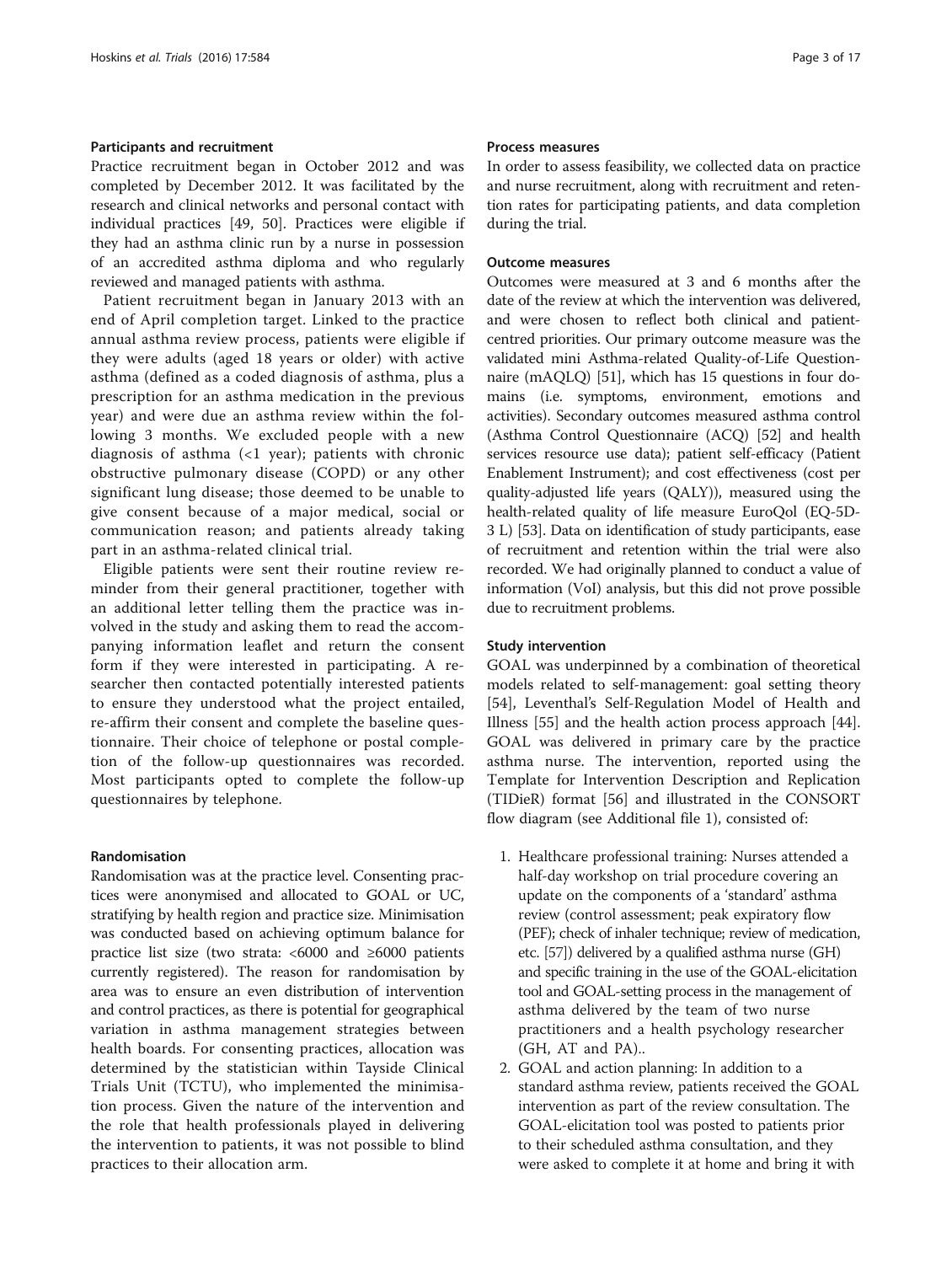them to the review. The tool asked patients to write down what they wanted to achieve in their daily life, the priority of each goal and the extent to which asthma made it difficult to achieve those goals. The information was then to be used during the review to underpin a focussed discussion about the meaning, importance and priority given to the goals, selecting a goal on which to focus and its barriers and facilitators. During the review meeting, an individualised action plan, based on selected goals, was then negotiated and agreed on with the practice nurse. This plan was offered in addition to any symptom-related PAAP normally provided by the practice.

As a pragmatic trial, we did not provide a detailed script; the nurses were allowed a degree of freedom to deliver the intervention and tailor it to patient/circumstantial needs [\[58](#page-16-0)].

# Usual care control group

The nurses attended the first session of the workshop relating to project procedure and asthma review only. Patients in the UC arm received a 'standard' asthma review.

# Quantitative process

# Data collection

Data on quality of life, asthma control and patient selfefficacy (see Table 1) were collected from patients in both arms at baseline (after recruitment) and at 3 and 6 months post-intervention via telephone. The researchers contacted each participant at the pre-arranged time. If there was no reply, repeated attempts were made within the hours and days after the designated post-intervention period until each patient was contacted. Data on health services reseource use for the period 6 months pre- and post-intervention were collected from patient records, by researchers (PA and AT) visiting the general practitioner (GP) practices, after the final post-intervention questionnaires had been completed.

# Sample size and statistical and economic analysis

No formal sample size calculation was undertaken for this feasibility pilot trial. Based on our previous experience working with asthma-trained nurses in primary care [[59](#page-16-0)] and the published literature [\[60\]](#page-16-0), we aimed to recruit 80 patients with active asthma from eight practices across two health boards (i.e. 10 patients per practice resulting in 40 in each arm) in the hope that this would allow sufficient data to estimate recruitment, compare the groups, calculate the intra-cluster correlation coefficient (ICC), estimate effect size, explore the acceptability of the goalsetting tool and be a small enough target for each practice to achieve with relative ease.

Although comparative analysis is not normally a factor in feasibility studies [\[61](#page-16-0)], we felt it was important to test the feasibility of our chosen primary outcome measure and estimate variance. The published protocol provides a detailed account of our analysis plan [[48\]](#page-15-0). The primary analysis was based on adjusting all models for clustering within practices and stratifying by size and region. The differences in the validated mAQLQ scores between the intervention and control groups at baseline and 3 and 6 months post-intervention were compared. A clinically relevant improvement was an increase of ≥0.5 in individual mAQLQ mean scores [\[51](#page-15-0)]. Resources were valued, where possible, using unit costs from standard national sources. QALYs were estimated from the responses to the EQ-5D-3 L. Generalised linear models were used to estimate the mean difference in QALYs and costs adjusted for baseline differences. Robust cluster option was used to allow for clustering of observations by practice.

# Qualitative process

# Data collection

Experienced qualitative researchers (PA and AT) conducted individual semi-structured interviews with practice nurses and patient participants. Our target was to interview at least one nurse from each of the 10 participating practices and a purposive sample (by age, gender, asthma severity and practice nurse) of 10 patient participants from

| Table 1 Schedule of procedures during study period |  |
|----------------------------------------------------|--|
|                                                    |  |

|                                                  | Baseline | Asthma review | 6 weeks | 3 months | 6 months | Close of data collection |
|--------------------------------------------------|----------|---------------|---------|----------|----------|--------------------------|
| mAQLQ                                            | X        |               |         | X        | X        |                          |
| <b>ACQ</b>                                       | X        |               |         | X        | X        |                          |
| EQ-5D-3 L                                        | X        |               |         | X        | X        |                          |
| Patient enablement instrument                    | X        |               |         | X        | X        |                          |
| GOAL tool                                        |          | X             |         |          |          |                          |
| Follow-up call                                   |          |               | X       |          |          |                          |
| Health services resource use data                |          |               |         |          | X        |                          |
| Qualitative interviews with health professionals |          |               |         |          |          | X                        |
| Qualitative interviews with patients             |          |               |         |          |          | X                        |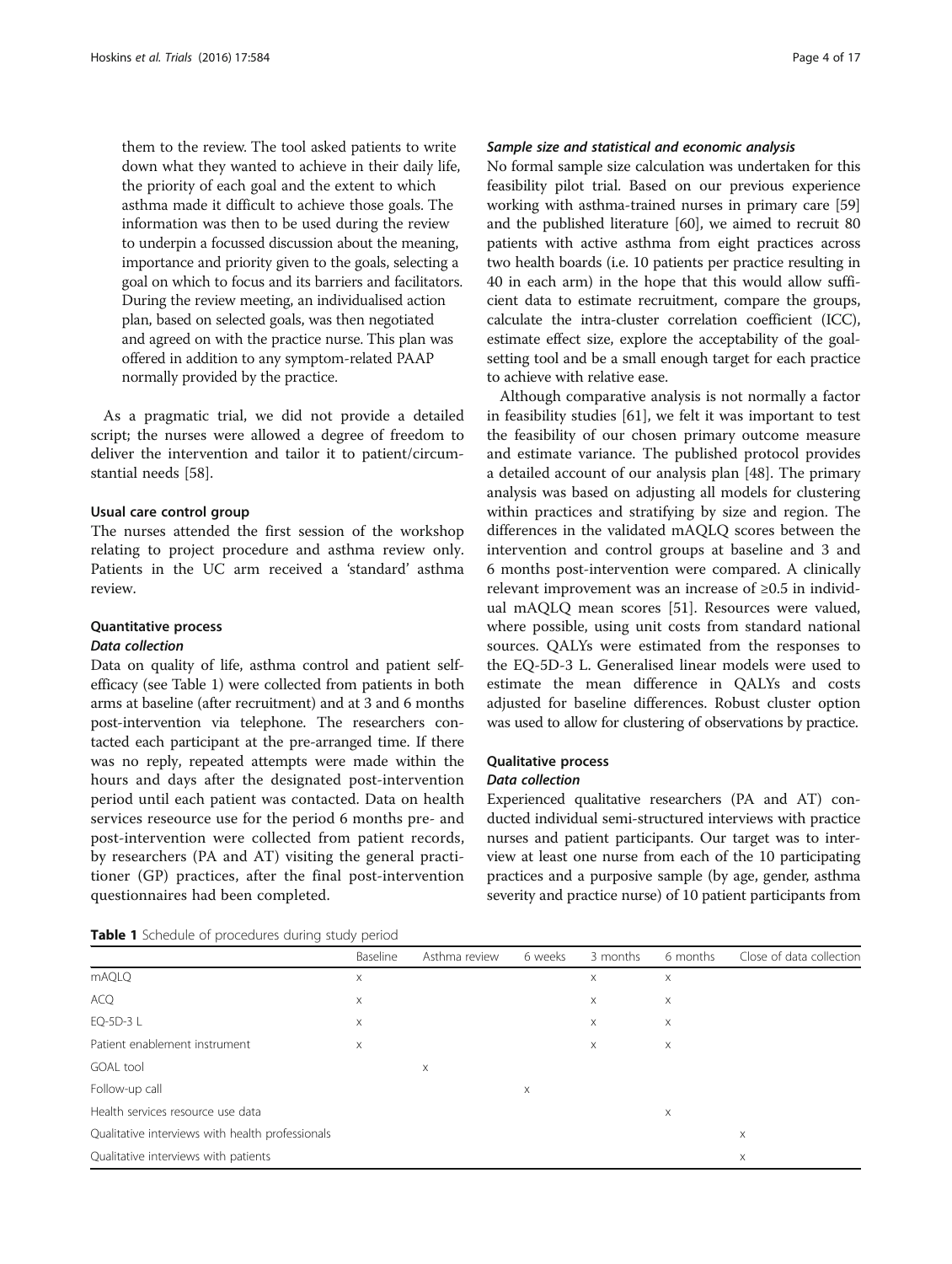both the GOAL and UC arms. All practice nurse interviews and the majority of patient interviews were conducted face to face (telephone interviews were offered as an option) with the interviews lasting 30–40 minutes. The interviews took place with patient participants after completion of their 6 month post-intervention telephone questionnaires, and for the nurses when they had undertaken all the trial reviews. The aim was to explore (1) experience, acceptability and perceived usefulness of the GOAL tool and goal-setting process; (2) perceived impact of the intervention on self-management, quality of life and clinical practice; (3) perceived change in professionalpatient communication; and (4) experiences and acceptability of all elements of the trial.

# Qualitative process evaluation

Interviews were audio recorded, transcribed verbatim and managed using QSR NVivo v10 [[62](#page-16-0)], and analysed following the guidelines for thematic framework analysis [[63\]](#page-16-0) allowing for systematic classification and organisation of the data in terms of key themes and emergent patterns. The analytical process was an iterative one, with new issues identified during interim data analysis included in subsequent interviews. Additional information on the analysis process can be found in the published protocol [\[48\]](#page-15-0). The data were coded and checked for accuracy by the two researchers, who constantly searched for alternative explanations and discussed emerging themes and patterns with each other and the wider research and project management team. To aid interpretation of the data, we referred to the constructs of normalisation process theory (NPT) [[64](#page-16-0)] and presented the results using the NPT headings.

### Results

# Process and feasibility

# Quantitative data: recruitment and retention

The CONSORT diagram (Fig. [1\)](#page-5-0) describes the participant flow through the study, the number of practices and patients recruited and intervention allocation and outcome. While the study exceeded the practice recruitment target of eight practices, we failed to achieve the patient recruitment target of 80 despite extending recruitment until the end of September 2013.

# General practices and healthcare professionals

At the outset of the trial, 124 GP practices were approached to participate, and 19 (15%) declared an interest. Eleven were recruited and randomised (six intervention and five control). Two intervention practices withdrew after they had sent out the first tranche of study letters but before any patients had been reviewed by the nurse. Practices on the reserve list were approached, and one agreed to participate. Ten practices completed the study: five in the intervention arm and five in the control arm (see Table [2](#page-5-0) and Fig. [1\)](#page-5-0). Eleven nurses from nine practices attended the workshop. Those nurses who could not attend the workshop received one-on-one on-site training  $(n = 4)$ .

# Adults with active asthma

The patient demographic data and characteristics are shown in Table [3.](#page-6-0) Fifty patients declared an interest in participating. Two were ineligible (one from a practice that had withdrawn from the trial and one who had been given their asthma review prior to baseline assessment), resulting in a total of 48 patients (30 UC and 18 GOAL). Retention of patients within the study was good; only three patients (6%, all from the intervention arm) were lost to follow-up. One, due to severe illness, could not engage in the intervention; another chose to withdraw from the study before their review consultation; the third, although keen to participate, was deemed by the nurse to be an unsuitable candidate for the intervention.

# Qualitative data

Twenty-four interviews were conducted, with 10 practice nurses (one from each participating practice) and 14 patients (11 intervention and 3 control). Baseline characteristics of the qualitative sub-group are provided in Tables [4](#page-7-0) and [5.](#page-7-0) Direct quotes illustrating the NPT domains are given in Table [6](#page-8-0).

### Coherence: meaning and sense making by participants

Patient participants were positive about the GOAL process, with most reporting that the aim of the GOALeliciting tool was clear and that it was easy to understand and use. Some patients observed that the term 'goal' could, at first, be misleading, as it carried connotations of things that are unusual/exciting or those about to happen in the future. Nevertheless, despite initial difficulties, all patients reported eventually realising that 'goal' referred to anything they wanted to do regardless of its content and nature.

The extent to which patients thought the tool was relevant to them was influenced by beliefs about their life circumstances and their asthma. Patients with simple or clear goals, such as those relating to problematic or urgent physical symptoms (e.g. croaking voice, disturbed sleep, breathlessness at work) or to imminent life events (moving house, getting married), found their goals easy to articulate. Others initially struggled to articulate their goals; some believed there was little they wanted to achieve given their age and/or considered their asthma to be mild, had no clear idea about what they really wanted to achieve or struggled to understand the difference between a goal and the process towards achieving the goal.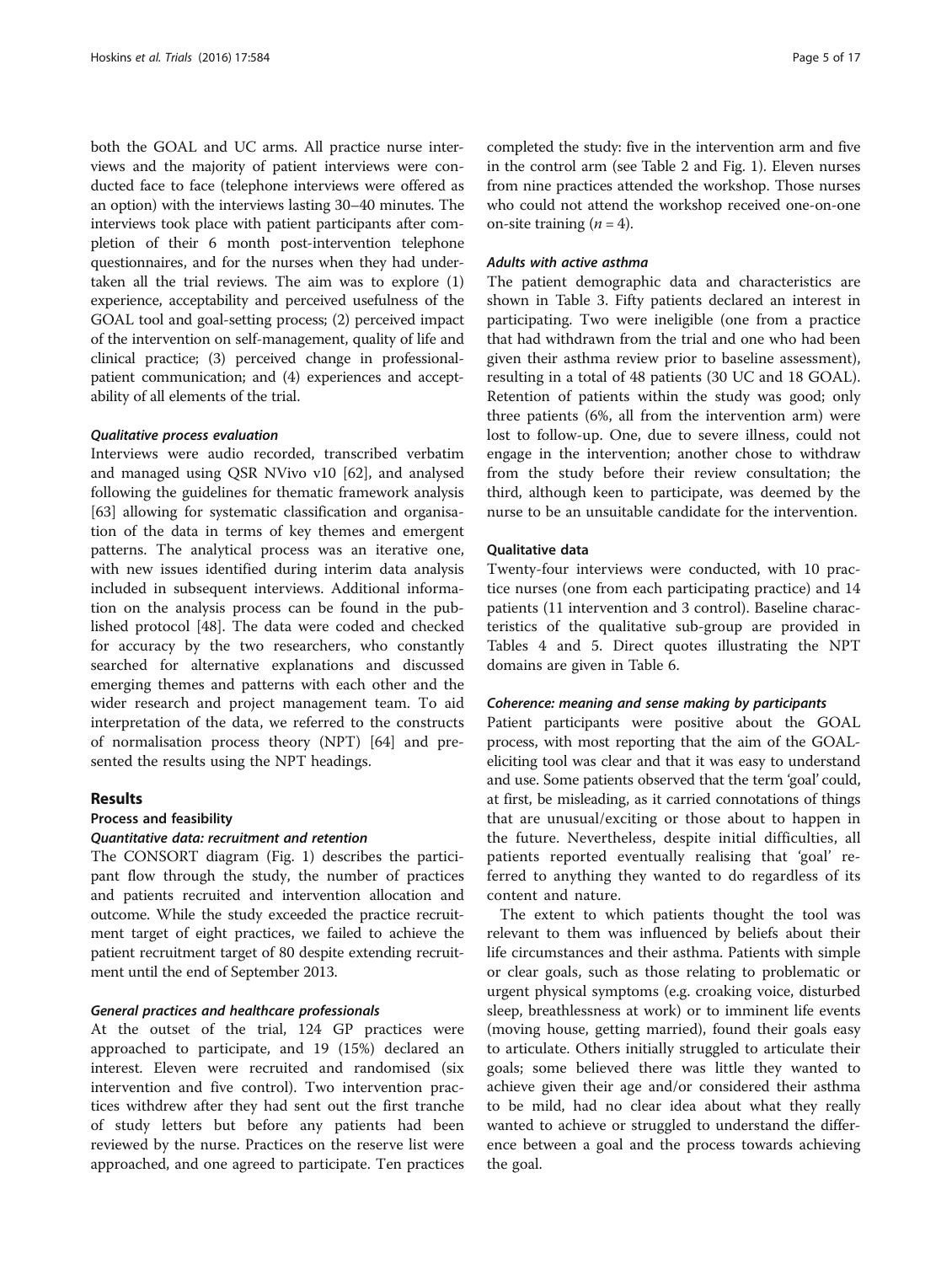<span id="page-5-0"></span>

The generated goals ranged in content (physical symptoms, functional problems, related to work, home and family, lifestyle, health and forthcoming life events) and nature (some referred to a desired future state, e.g. moving house or losing weight; while others referred to retention of a current state, e.g. continuing to work or remaining healthy). Unsurprisingly, the majority of goals referred to everyday or commonplace things rather than extraordinary achievements.

There was some feeling among patients that the goals they had thought of had little relevance to asthma either

because patients believed their asthma to be mild and well controlled, because they thought that other health conditions such as arthritis had more of an impact on goal achievement or because they considered themselves 'too old' to have goals. Those with well-controlled asthma reported struggling to understand how setting and working towards a broader life goal was linked to asthmaspecific goals. Some older patients and those who believed their asthma was not a problem perceived that this tool might be more relevant to younger people or to those with less well-controlled/or severe asthma.

Table 2 Practice recruitment by size and region

| Region1  | Small (<9000) and urban | Small (<9000) and rural | Large ( $\geq$ 9000) and urban | Large $(29000)$ and rural | Total |
|----------|-------------------------|-------------------------|--------------------------------|---------------------------|-------|
|          |                         |                         |                                |                           |       |
| Region 2 | Small (<6000) and urban | Small (<6000) and rural | Large ( $\geq$ 6000) and urban | Large $(26000)$ and rural | Total |
|          |                         |                         |                                |                           |       |
| Total    |                         |                         |                                |                           | 10    |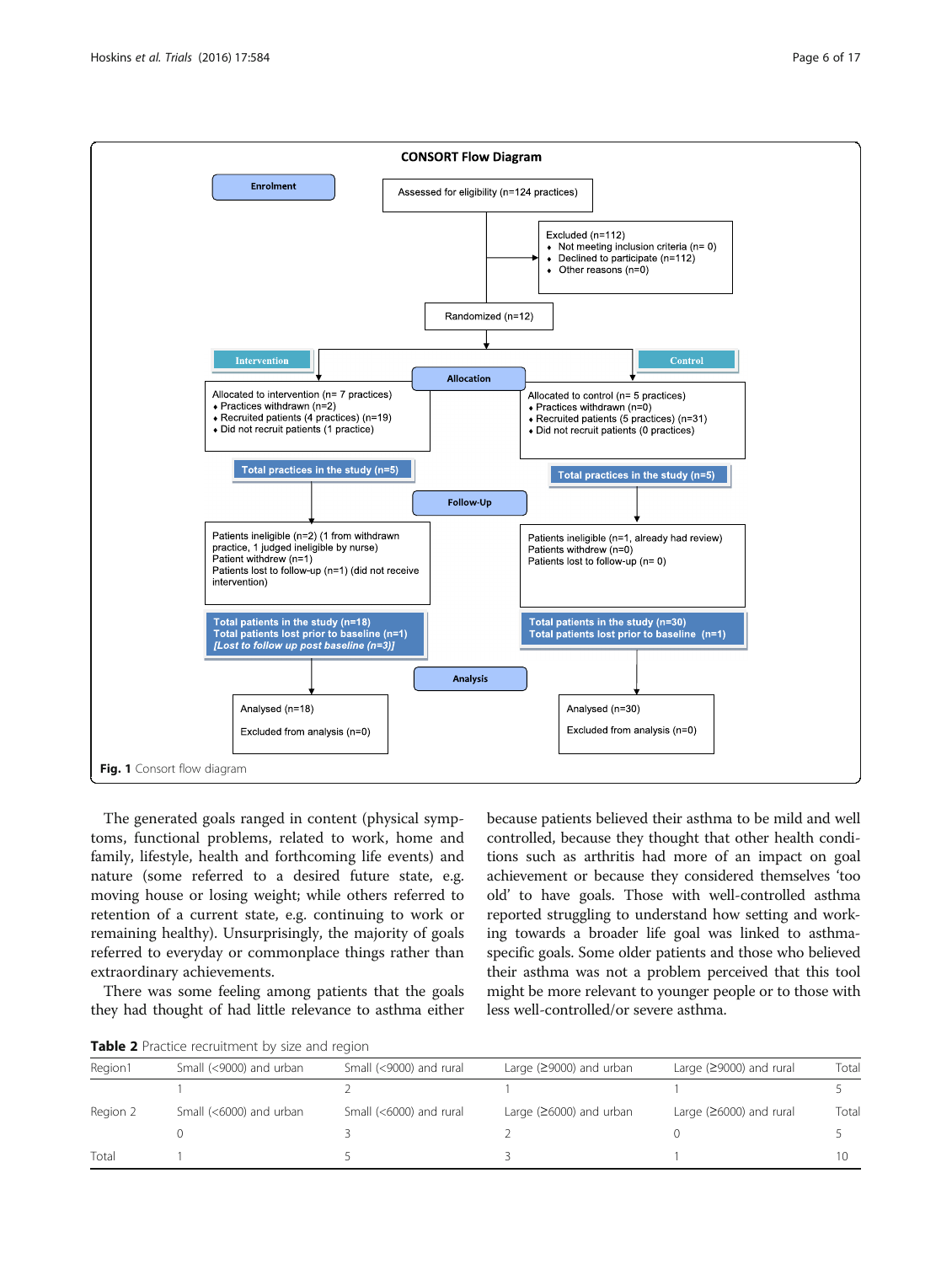| Variable           | Intervention        |             | Control        |             | Total               |             | Qualitative sub-group |
|--------------------|---------------------|-------------|----------------|-------------|---------------------|-------------|-----------------------|
|                    | $\,N$               | $\%$        | $\bar N$       | $\%$        | $\bar{\cal N}$      | $\%$        | N(%)                  |
| Area               |                     |             |                |             |                     |             |                       |
| Region 1           | 10                  | $(55.6\%)$  | 18             | $(60.0\%)$  | 28                  | (58.3%)     | 7 (50%)               |
| Region 2           | 8                   | (44.4%)     | 12             | $(40.0\%)$  | 20                  | (41.7%)     | 7 (50%)               |
| Total              | 18                  | $(100.0\%)$ | 30             | $(100.0\%)$ | 48                  | $(100.0\%)$ | 14 (100%)             |
| Practice size      |                     |             |                |             |                     |             |                       |
| Large              | 10                  | $(55.6\%)$  | 12             | $(40.0\%)$  | 22                  | $(45.8\%)$  | 7 (50%)               |
| Small              | 8                   | $(44.4\%)$  | 18             | $(60.0\%)$  | 26                  | (54.2%)     | 7 (50%)               |
| Total              | 18                  | $(100.0\%)$ | 30             | $(100.0\%)$ | 48                  | $(100.0\%)$ | 14 (100%)             |
| Rurality           |                     |             |                |             |                     |             |                       |
| Urban              | 14                  | (77.8%)     | $\overline{7}$ | (23.3%)     | 21                  | $(43.8\%)$  | 8 (57%)               |
| Rural              | $\overline{4}$      | (22.2%)     | 23             | (76.7%)     | 27                  | (56.3%)     | 6 (43%)               |
| Total              | 18                  | $(100.0\%)$ | 30             | $(100.0\%)$ | 48                  | $(100.0\%)$ | 14 (100%)             |
| Gender             |                     |             |                |             |                     |             |                       |
| Male               | 9                   | $(50.0\%)$  | 12             | $(40.0\%)$  | 21                  | $(43.8\%)$  | 7 (50%)               |
| Female             | 9                   | $(50.0\%)$  | 18             | $(60.0\%)$  | 27                  | (56.3%)     | 7 (50%)               |
| Total              | 18                  | $(100.0\%)$ | 30             | $(100.0\%)$ | 48                  | $(100.0\%)$ | 14 (100%)             |
| Age (years)        |                     |             |                |             |                     |             |                       |
| ${\cal N}$         | 18                  |             | 30             |             | 48                  |             | 14                    |
| Missing            | $\mathsf{O}\xspace$ |             | $\mathbf 0$    |             | $\mathsf{O}\xspace$ |             | $\mathbf 0$           |
| Mean               | 60.4                |             | 54.0           |             | 56.4                |             | 57.2                  |
| SD                 | 18.01               |             | 13.39          |             | 15.42               |             | 17.6                  |
| 95%-LCL            | 51.49               |             | 49.03          |             | 51.96               |             |                       |
| 95%-UCL            | 69.40               |             | 59.03          |             | 60.92               |             |                       |
| Minimum            | 19                  |             | 21             |             | 19                  |             | $22\,$                |
| Q1                 | 52.0                |             | 47.0           |             | 51.5                |             |                       |
| Median             | 64.5                |             | 56.0           |             | 57.5                |             |                       |
| $\mathsf{Q}3$      | 75.0                |             | 62.0           |             | 67.0                |             |                       |
| Maximum            | 84                  |             | 76             |             | 84                  |             | 81                    |
| BTS/SIGN treatment |                     |             |                |             |                     |             |                       |
| Step 1             | $\mathbf{1}$        | (6% )       | $\mathbf{1}$   | (3%)        | $\overline{c}$      | (4% )       |                       |
| Step 2             | $\overline{2}$      | $(11\%)$    | 14             | (47%)       | 16                  | (33.5%)     | 2 (14%)               |
| Step 3             | 13                  | (72%)       | 14             | (47%)       | 27                  | (56.25%)    | 12 (86%)              |
| Step 4             | $\overline{c}$      | (11%)       | $\mathbf{1}$   | (3%)        | $\mathsf{3}$        | (6.25%)     |                       |

<span id="page-6-0"></span>Table 3 Patient demographic data and baseline characteristics

SD standard deviation, LCL lower confidence limit, UCL upper confidence limit, BTS British Thoracic Society, SIGN Scottish Intercollegiate Guidelines Network

From the health professional perspective, the process of goal elicitation was easy to understand. However, they found it difficult to produce an action and coping plan based on the information produced by the patient within the time frame of the consultation. They also struggled with the introduction of life goals into what was an asthma review. Changing the 'normal' review routine meant having to think laterally at times, and while they felt it was important to encourage patients to think about goals, there was a

feeling that it complicated the asthma review process and led to a lengthier consultation.

# Cognitive participation: commitment and engagement by participants

GOAL was delivered by the practice nurse and therefore depended on a high degree of commitment from the practice staff. Practice buy-in to the concept of using the GOAL tool for supporting the self-management process was evident — our target practice recruitment being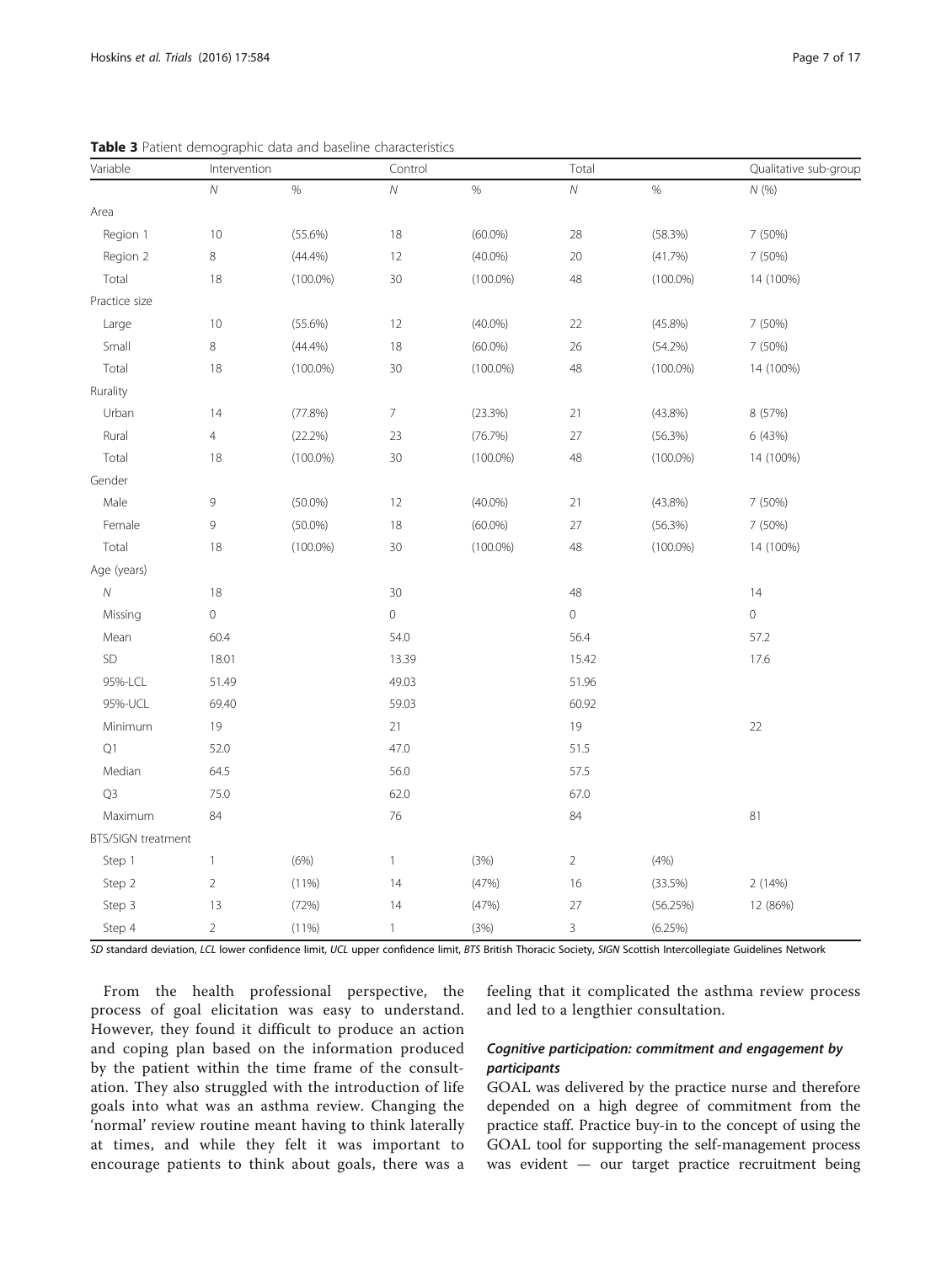| Patient ID | Gender | Study group | Interview type | Age | BTS step       | mAQLQ score |        |        |
|------------|--------|-------------|----------------|-----|----------------|-------------|--------|--------|
|            |        |             |                |     |                | Baseline    | 3 mths | 6 mths |
| 101        | F      |             | Face-to-face   | 22  | 3              | 5.4         | 6.2    | 6.4    |
| 102        | F      |             | Face-to-face   | 62  | 3              | 6.8         | 6.6    | 6.8    |
| 103        | M      |             | Face-to-face   | 81  | 3              | 6.2         | 5.4    | 6.2    |
| 104        | M      |             | Face-to-face   | 52  | 3              | 6.6         | 6.2    | 6.4    |
| 107        | F.     |             | Face-to-face   | 70  | 3              | 4.7         | 5.5    | 5.5    |
| 108        | M      |             | Telephone      | 79  | 3              | 5.0         | 5.2    | 6.7    |
| 901        | F.     |             | Face-to-face   | 47  | 3              | 5.6         | 6.5    | 6.4    |
| 902        | M      |             | Face-to-face   | 67  | 3              | 4.5         | 6.0    | 5.1    |
| 1001       | M      |             | Telephone      | 75  | 3              | 5.6         |        |        |
| 1002       | M      |             | Face-to-face   | 57  | 3              | 4.3         | 4.2    | 4.4    |
| 1201       | F      |             | Face-to-face   | 55  | 3              | 5.2         | 4.8    | 5.6    |
| 1102       | F      |             | Face-to-face   | 62  | $\overline{2}$ | 6.0         | 6.8    | 6.5    |
| 805        | F      |             | Face-to-face   | 29  | $\overline{2}$ | 6.6         | 6.2    |        |
| 603        | M      |             | Face-to-face   | 43  | 3              | 6.5         | 6.6    |        |

<span id="page-7-0"></span>Table 4 Patient interview characteristics

achieved in both regions. The main driver of the intervention within the practice was the nurse, as it was he/ she who would deliver the intervention. Their pre-study enthusiasm was apparent, as they perceived their role in asthma management to include self-management advice and action planning. Those patients who engaged with the project remained committed throughout, and the attrition rate was low — only three left before the end of the study as a result of ill health. The biggest problem was in 'connecting' with eligible patients to encourage them to engage with the project in the first place.

# Collective action: the work participants do to make the intervention function

The success of the intervention was dependent on active engagement at a practice, nurse and patient level. Practices were asked to recruit patients by selectively sending the study information to eligible patients with

Table 5 Details of health professional interviews

| Nurse ID          | Practice ID | Study group | Interviewed by |
|-------------------|-------------|-------------|----------------|
| N <sub>10</sub> 1 | 01          |             | PA             |
| N102              | 01          |             | PA             |
| N103              | 01          |             | PA             |
| N09               | 09          |             | PA             |
| N10               | 10          |             | PA             |
| <b>N08</b>        | 08          | C           | AT             |
| N06               | 06          | C           | AT             |
| N11               | 11          | $\subset$   | AT             |
| N03               | 03          | C           | AT             |
| N12               | 12          |             | AT             |

the practice asthma review reminder letter. This did not always go smoothly.

Patients had to engage with the project, understand what was being asked of them and complete the questionnaire prior to attending their review. They reported mixed views about whether writing down their goals had been a useful exercise. Those who previously had a clear idea about their goals from the outset felt it had little impact on their thought processes. There was also some feeling that merely writing down the goals was not sufficient to motivate people to actually take steps to achieve them, unless it was subsequently translated into concrete actions. However, patients who had difficulty articulating their goals found the exercise quite useful in clarifying their goals and prioritising what they wanted out of life. The tool helped them distinguish between end-state and transitionary goals, streamlining them into a logical sequence.

Practice nurses had to understand the GOAL-elicitation process and construct a conversation within the review that would result in prioritisation of goals and creation of an action and coping plan. They found that being presented with the patient's prioritised goals at the review did not always allow them time to assimilate the information prior to the discussion. The inclusion of what they perceived as 'non-asthma'-related goals was felt to be a diversion from what they should be focussing on, and they also appeared to find it difficult to construct a negotiated action and coping plan within the time frame of the review. The work associated with the intervention was therefore regarded by most nurses as considerable, particularly as it was performed in addition to 'normal processes'.

No specific actions were expected from either the health professionals or the patients post-study. The lack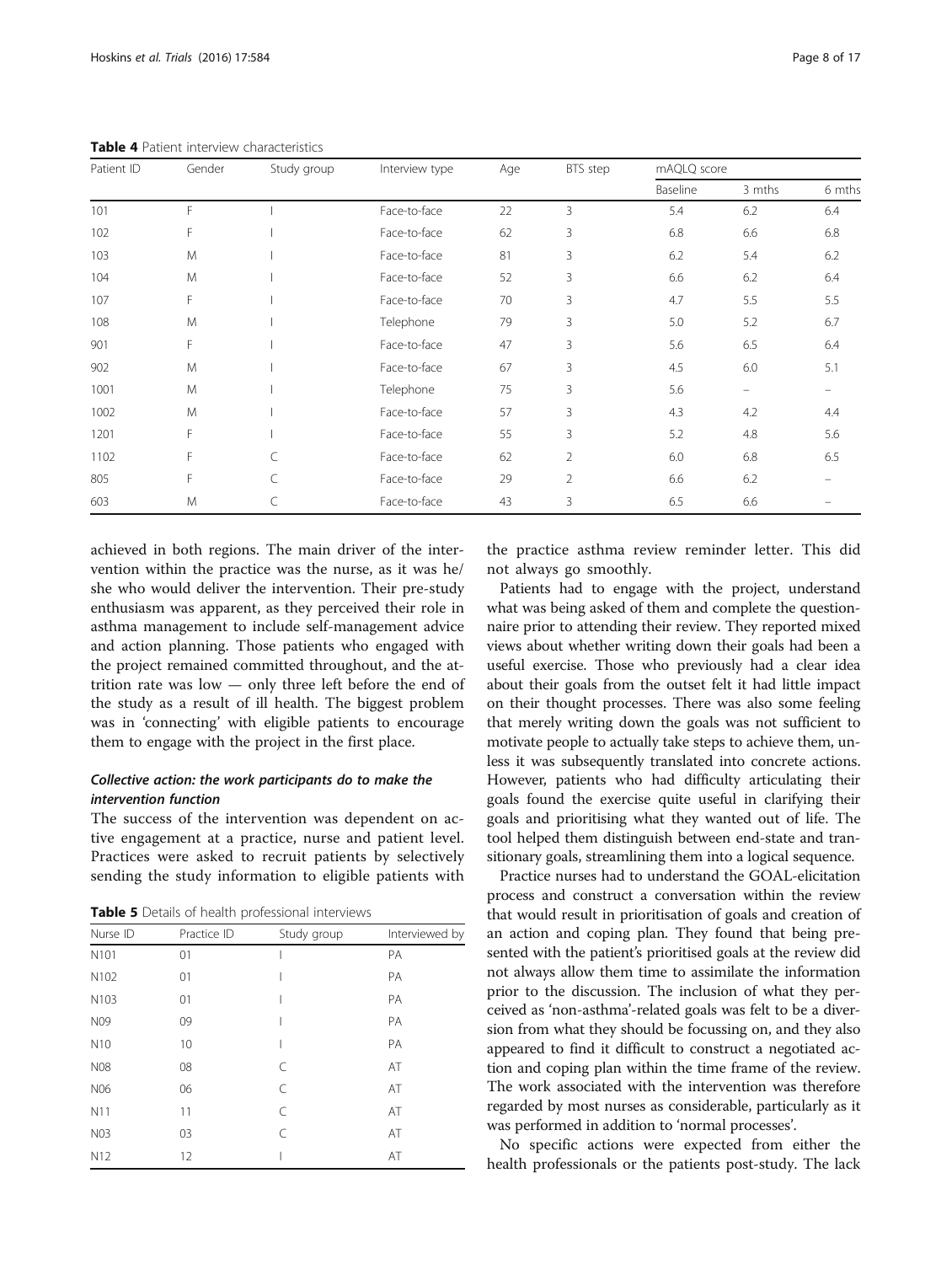# <span id="page-8-0"></span>Table 6 Summary of findings as related to the NPT framework

| NPT category                                                                               | Patients                                                                                                                                                                                                                                                                                                                                                                                                                                                                                                                                                                                                                                                                                                                                                                                                                                                                                                                                                                                                                                                                                                                                                                                                                                       | Professionals/practices                                                                                                                                                                                                                                                                                                                                                                                                                                                                                                                                                                                                                                                                                                                                                                                                                 |  |  |
|--------------------------------------------------------------------------------------------|------------------------------------------------------------------------------------------------------------------------------------------------------------------------------------------------------------------------------------------------------------------------------------------------------------------------------------------------------------------------------------------------------------------------------------------------------------------------------------------------------------------------------------------------------------------------------------------------------------------------------------------------------------------------------------------------------------------------------------------------------------------------------------------------------------------------------------------------------------------------------------------------------------------------------------------------------------------------------------------------------------------------------------------------------------------------------------------------------------------------------------------------------------------------------------------------------------------------------------------------|-----------------------------------------------------------------------------------------------------------------------------------------------------------------------------------------------------------------------------------------------------------------------------------------------------------------------------------------------------------------------------------------------------------------------------------------------------------------------------------------------------------------------------------------------------------------------------------------------------------------------------------------------------------------------------------------------------------------------------------------------------------------------------------------------------------------------------------------|--|--|
| <b>Coherence: Meaning and</b><br>sense making by participants                              | After some initial uncertainty, many were able to set<br>goals that ranged from everyday changes to more major<br>challenges. The relevance of asthma to the goals was not<br>always clear.                                                                                                                                                                                                                                                                                                                                                                                                                                                                                                                                                                                                                                                                                                                                                                                                                                                                                                                                                                                                                                                    | Nurses understood the concept of goal elicitation and<br>understood its value but struggled with processing and<br>prioritising the goal information and negotiating an<br>action and coping plan within the timeframe of the<br>review.                                                                                                                                                                                                                                                                                                                                                                                                                                                                                                                                                                                                |  |  |
|                                                                                            | Patient 901 Female 47 years<br>"it was quite clear and the way it then broke down so<br>you actually really had to think about what it is that's<br>limiting  it did actually make you think much more<br>deeply about how you went about these things and<br>therefore what were the key things that were holding you<br>back."<br>Patient: 103 Male 81 years<br>"Yeah, it was easy to understand. The hard bit was to try<br>and find an answer!"<br>Patient 1002 Male 57 years<br>"Oh it was good. It was about what I do, about my<br>lifestyle. So, yes, it was  pertaining to my life and what<br>asthma had done to it. it just came out, just flowed<br>out."<br>Patient 901 Female 47 years<br>"I thought it was very interesting, it was very difficult to<br>work out what your goals were and then to think how<br>asthma might affect them. Like, for instance, I've got 'get fit'<br>there; I don't care about being fit, being fit is to enable me<br>to do lots of other things, so I was getting confused with<br>what was a goal, what did I really want to do and what<br>were the mechanisms for getting there, which I think later<br>on it pulled out, but on the first page I was getting very<br>confused with those." | Nurse 102<br>"it was good because it made them (patients) think<br>more about how they felt."<br>"it was helpful in the sense that they (patients) told us a lot<br>more than we would normally ask."<br>Nurse 103<br>"it's a good idea. It's very thorough; it's looking at the whole<br>person and not just looking at the disease<br>" we tend to do the same core questions in the basic<br>review I think it's unlikely for us to be able to deal with<br>other issues unless it's been a very straightforward asthma<br>review."<br>"I don't think  we would really ever go into their life goals<br>unless it cropped up, saying that 'I really want to do this<br>but I can't because of my asthma' I don't think is<br>something that we'd discuss, probably due to time<br>restraints"                                        |  |  |
| Cognitive participation:<br><b>Commitment and</b><br>engagement by participants            | Few patients volunteered for the study, perhaps<br>reflecting unfamiliarity with the concept of goal setting,<br>though 15 of the 18 patients participants remained<br>committed throughout.                                                                                                                                                                                                                                                                                                                                                                                                                                                                                                                                                                                                                                                                                                                                                                                                                                                                                                                                                                                                                                                   | Nurses were enthusiastic about the concept which they<br>perceived resonated with their role in providing self-<br>management support.                                                                                                                                                                                                                                                                                                                                                                                                                                                                                                                                                                                                                                                                                                  |  |  |
|                                                                                            | Patient 101 Female 22 years<br>"I have just finished university myself and had to do a<br>research project and I'm more than happy to participate in<br>anything that might make a difference to someone in the<br>future."<br>Patient 103 Male 81years<br>"I don't mind taking partI know when I had my<br>pacemaker fitted I was asked a load of questions and I<br>agreedNo, I think if I'm being helped then I return the<br>help in some way  and I think that's what one should<br>do."                                                                                                                                                                                                                                                                                                                                                                                                                                                                                                                                                                                                                                                                                                                                                  | Nurse 101<br>"we already do self-management plans and discuss their<br>future plans and how to deal with their symptoms and<br>how to deal with life in general "<br>Nurse 3<br>"I think it's because I would like tosee their control<br>better, try and make their quality of life better, and help the<br>patient to understand what asthma is. It's their disease, it's<br>their illness, and therefore make them able to manage it<br>themselves."<br>"I've enjoyed it. $\ldots$ it was stressful at the very beginning<br>before we actually saw our first patientsbut I kind of<br>settled down and thought, actuallythere's nothing more<br>to this than what I've been doing."<br>Nurse 6<br>"made me a bit more aware looking more objectively<br>at the patient and their workitchanged my way of<br>thinkingthat was good." |  |  |
| <b>Collective action: The work</b><br>participants do to make the<br>intervention function | Patients generally attempted to complete the pre-<br>consultation goal setting exercise, but opinions about<br>whether this was a useful task ranged from 'insufficiently<br>motivating' 'useful clarification', 'already clear about my<br>goals' 'not sure I have/want goals'.                                                                                                                                                                                                                                                                                                                                                                                                                                                                                                                                                                                                                                                                                                                                                                                                                                                                                                                                                               | The organisational processes (exacerbated because of<br>trial recruitment processes) were complex and did not<br>go smoothly. The task of assimilating and discussing<br>goals substantially increased the workload for the nurses<br>who struggled with the demands on their time.                                                                                                                                                                                                                                                                                                                                                                                                                                                                                                                                                     |  |  |
|                                                                                            | Patient 107 Female 70 years<br>" it gave me an opportunity to sit down and think<br>things out a bit more clearly it made me prioritise                                                                                                                                                                                                                                                                                                                                                                                                                                                                                                                                                                                                                                                                                                                                                                                                                                                                                                                                                                                                                                                                                                        | Nurse 10<br>"what was the process again? We got the amount of<br>patients that were due and then there were certain criteria                                                                                                                                                                                                                                                                                                                                                                                                                                                                                                                                                                                                                                                                                                            |  |  |

things out a bit more clearly …… it made me prioritise much more....... I had a lot more aims and goals before i narrowed it down......"

patients that were due and then there were certain criteria, that's right. And then in the office they got the patients …. and then I had to go through the list and check it..…quite a lengthy process really trying to find the patients that were eligible…… we always seem to be behind in getting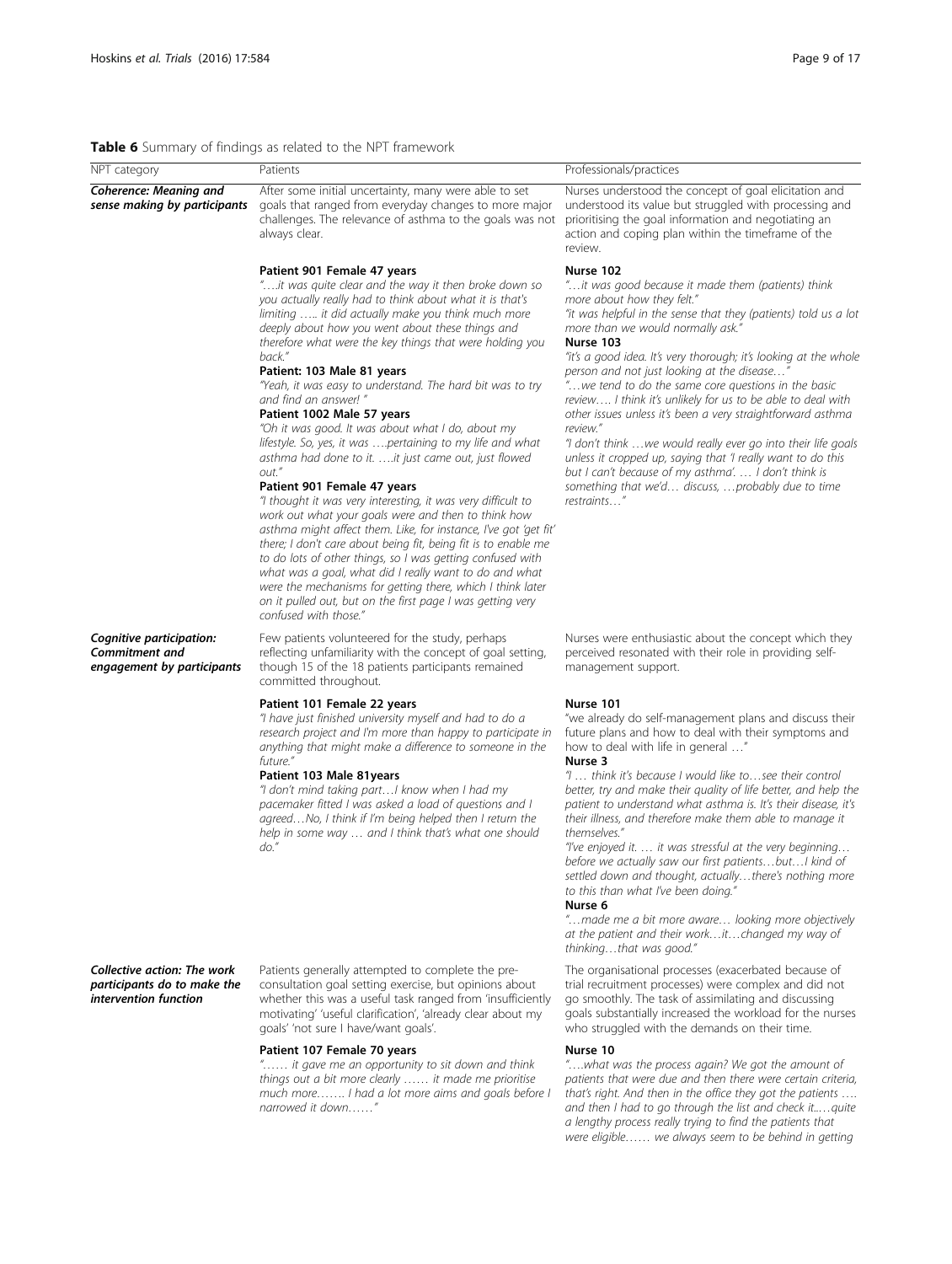# Table 6 Summary of findings as related to the NPT framework (Continued)

Reflexive monitoring: Participants reflect on or appraise the intervention The goal-focussed review was experienced as being more holistic, person-centred and partnership-based

### Patient 1002 Male 57 years

"…it brought to life what…nobody else has ever asked. it …opened my eyes to my asthma and now I think I'm in control of it rather than asthma being in control of me."

# Patient 1201 Female 55 years

"…basically what this has done is…reminded me that I don't pay close enough attention to matching being good to myself, being kind to myself, with my conditions. And that I actually have to actively look after myself, not take it for granted, be sensible about using the medication appropriately, monitoring how I'm doing …[it] focused me on that."

### Patient 101 Female 22 years

"I think it changed what we'd done in our asthma appointments ….because it gave it more of a focus… which is quite important."

#### Patient 901 Female 47 years

"…I thought it was very useful, it was like having a life coach on the NHS! It felt much more like a team, felt much more that she knows who I am and therefore we're working together on my health rather than me doing what I'm told and being monitored."

#### Implementation

# Patient 901 Female 47 years

"I suppose it's difficult with studies but I suppose if it had been brought up rather than on quite a long letter, which it was wasn't it, a reasonably long letter…and then there's forms to sign and there's a whole lot of barriers, and because it's a study that's why it happens, but if it had been brought up perhaps when I'd gone in to see the nurse as a start off section, then that might have made people more responsive cause they didn't have to trawl their way through all the…words."

the letters out because the admin staff are that busy and I was that busy...."

# Nurse 102

"It just took up a bit more time… I went over, because of the things that they put down, you know, I would never talk about losing weight, well I would talk about losing weight to asthma patients if they're very heavy and obese, but diet and stuff isn't something that I would bring up in an asthma clinic. So I went over because I talked about things."

Nurses did not believe that the goal-setting intervention significant changed how the review was conducted – though it substantially disrupted their appointment schedule.

#### Nurse 10

... I think it's quite lengthy...and ...a bit difficult...it was all about his medication and his work….his goal was to be able to do his job without being so short of breath. I found it quite difficult actually…I don't know if it was because [it's]… down in black and white….what he wants…you kind of think oh God am I going to be able to actually sort for this for him...

#### Nurse 9

"…I think it was the time when we first started … it was near the end of the financial year for the GPs then the start of the beginning, so a lot of our patients had been seen at the beginning of the year [spring/summer of the previous yearl and it was only those that hadn't been seen and they were down the line of possibly being exception coded anyway. So these were the patients that hadn't turned up at the last two or three. So the selection wasn't good."

### Nurse 3

"I did have an option but I didn't really have an option because the GP who's interested in asthma had ticked the box and sent it off and then I probably got - I got told about two days before, by the way we've done this and we would like you to do it. So, in hindsight, I read the information…"

#### Nurse 3

"I think probably you know how we got the goal flier, I think putting that in and getting them just to contact myself to discuss it further… the patients were saying it was too wordy for them and they … I suppose it's something unknown to them as well but they just didn't read it …too many words."

### Nurse 8

"…people weren't too sure how connected it was with the practice…they knew they'd got an invitation from us but then they got this other thing from the University and they weren't sure, they kind of came along to me to ask me was I involved in that, but by the time they'd asked me it was too late …if you could simplify the paperwork and the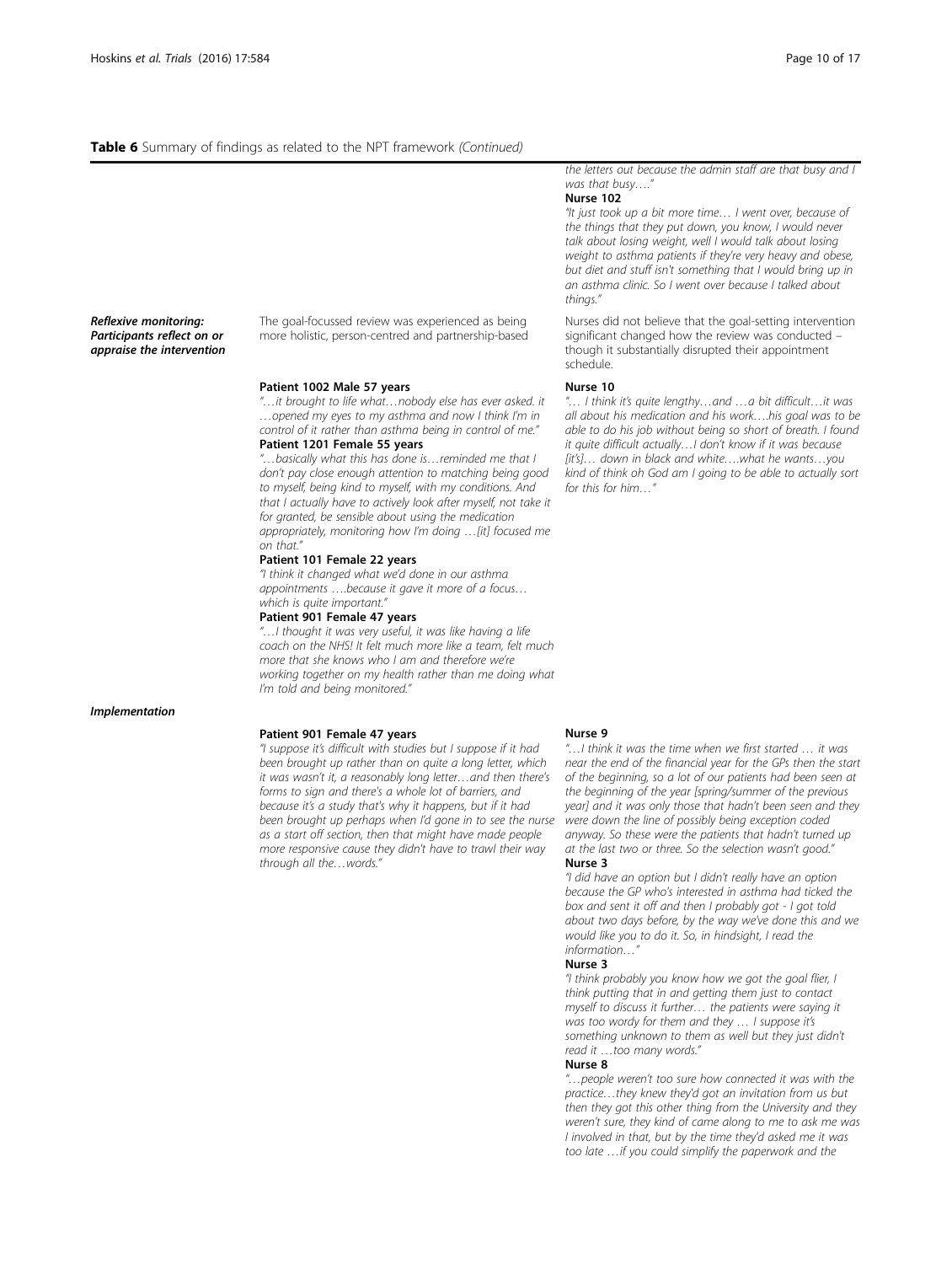process of it for patients, or even the initial contact could even be 'if you're interested in this contact the practice nurse' and they would at least understand that it's something we were involved in, because … they know that we manage their asthma and they're almost a bit suspicious of anybody else who might be coming in." Nurse 3 "…after the review I would ask them why they had decided

not to take part. … I think they thought it was more than just a couple of phone calls...I think they thought there would be more into it. Whether they'd had - you know, they get so many questionnaires and things and projects to follow up and things like that, so I think they maybe thought it was more involved. …if …you had just a sheet of paper that said, this will involve a telephone call which will last ten minutes. You'll see your asthma nurse for a normal asthma [20:00] review and then we'll follow it up afterwards…"

of follow-up limited the information on longer term impact of the intervention, both for patient self-management and for the structure and focus of the review conversation.

# Reflexive monitoring: participants reflect on or appraise the intervention

Patients believed that the intervention made them pay greater attention to their asthma/health, affirming the importance of good self-management and motivating them to take an active part in managing their health. It focussed their attention on small things that affect/are affected by asthma, which often remain at a subconscious level and were therefore ignored. For those who could not think of any goals, it affirmed their well-being and absence of problems/issues, which was considered valuable in its own right.

For some patients, the intervention changed the nature of their asthma review. It seemed to provide them with an opportunity to raise a number of issues they had never been asked about before and would not have otherwise reported. Unlike the usual asthma reviews, often described as 'output checks' and 'perfunctory', the goal-focussed review was experienced as being more holistic, personcentred and partnership-based. It made them feel special, improved their rapport with the nurse, enabled them to discuss issues unrelated to asthma and helped them feel active partners in their care. From the health professional perspective, it helped the nurses know the patients on a personal level, consider the wider context of their life, address issues not directly related to asthma and be more likely to follow those issues up in subsequent visits.

However, although patients experienced a positive change in review content, nurses did not believe that the goal-setting intervention brought a significant change to how the review was conducted. There was an acknowledgement by some nurses that having the goals documented formally meant that they were definitely attended to and discussed, but there was a general feeling (in contrast to the views of patients) that the intervention did not make them do anything differently. The most significant impact the intervention was seen to have on their clinical practice was lengthening consultations with a negative effect on their appointment schedule.

# The potential for implementation

Nurses considered the GOAL tool easy to understand and use; however, the GOAL action and coping plan was poorly implemented. While patients thought that it improved the quality and focus of the review, health professionals felt that it was an unnecessary additional burden during the review, particularly as they felt they were already 'doing this'.

The GOAL-eliciting tool provided patients with an opportunity to raise a number of issues during the asthma review that would not previously have been reported or otherwise explored. There was a feeling that the tool gave them a voice to make their issues and problems known, providing a structure for a focussed conversation — something which they felt was lacking in the normal routine review.

Nurses recognised that the GOAL tool highlighted a broad spectrum of issues (lifestyle, work, social, etc.) never normally discussed in the context of a routine review. This provided an insight into patients' reasoning behind their goals, helping them identify issues which may need addressing before focussing on a goal to prioritise in the action plan. However, there was some contention that, rather than eliciting new information, the GOAL tool merely helped structure the conversation and provided a formal status to the goal information, making it more likely that it would be addressed. They conceded that it had changed what they asked during the review and made them more aware of the need to include the wider aspect of patients' lives.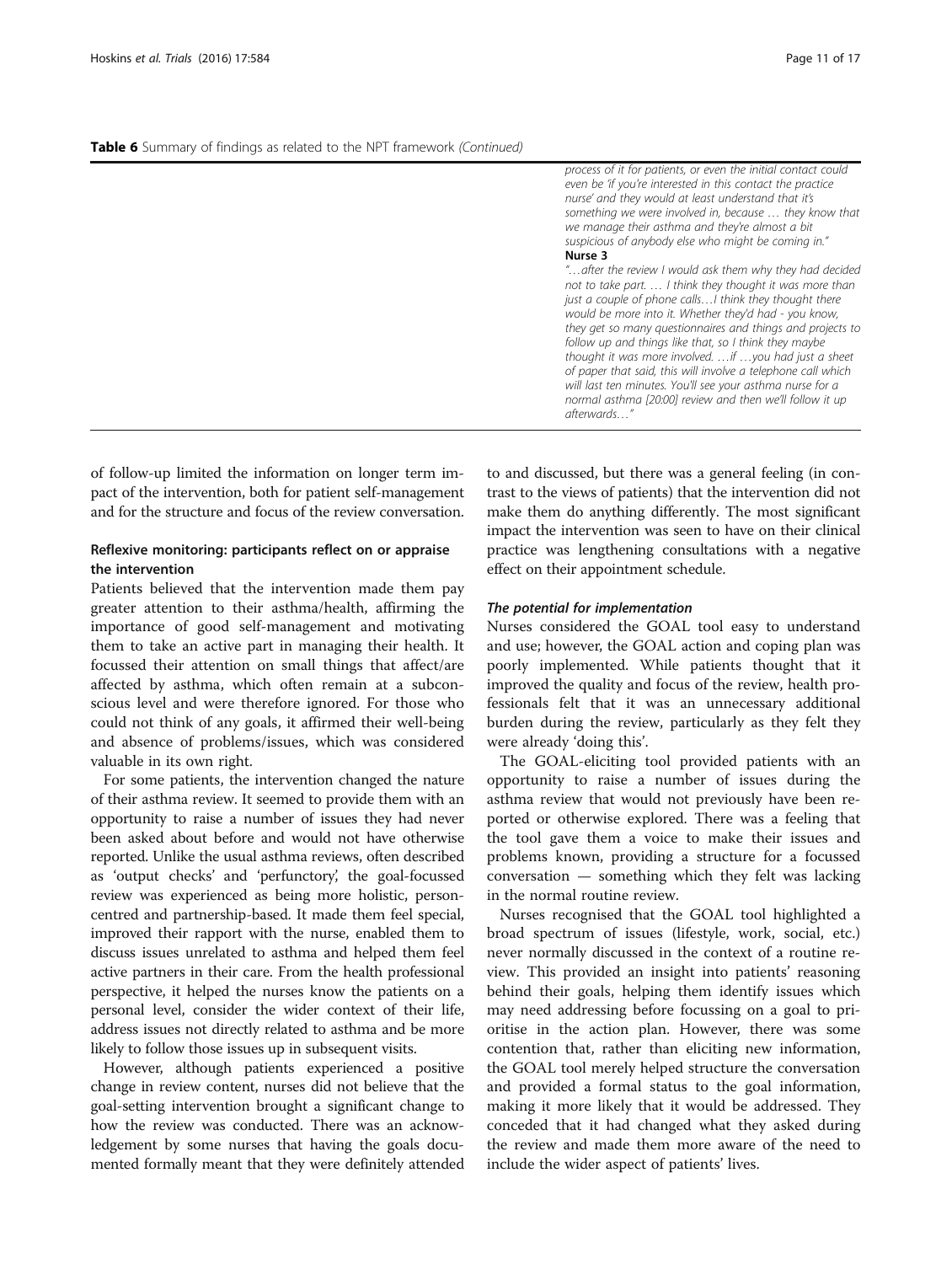Despite the fact that patients liked the time and attention GOAL afforded them, the practicalities to organisation and time were seemingly major barriers to the use of the tool in practice.

# **Outcomes**

Because of an extension to the recruitment period, we were only able to collect 6 months post-intervention data on 28 of the 48 patients. For an additional 13 patients, we had 3 months post-intervention data, and for 7 patients, only baseline data were available. Collection of health service resource data was restricted to patients who had 6 months post-intervention information available (28 patients: 14 GOAL and 14 UC).

At 6 months post-intervention, disease-specific quality of life (primary outcome) as measured by the mAQLQ, was marginally higher by a mean of 0.1 in the intervention group compared to the control (GOAL 6.20: SD 0.76 (CI 5.76–6.65) versus UC 6.10: SD 0.81(CI 5.63–6.57)). This was less than the minimal clinically important difference (MCID) of 0.5. However, the change from baseline to 6 months was stronger in the intervention arm: the difference in total and symptom scores in the intervention group from baseline was 0.4 compared with 0.2 in the control arm. The largest change was in the emotion sub-score with a difference from baseline to 6 months of 0.8 for the intervention and 0.2 for the control. Environment and activity also improved, to a lesser degree. An additional file shows this in more detail (see Additional file [2\)](#page-13-0). QALYs were lower by 0.027 and costs higher by £22.17 in the intervention group compared to the control. An additional file provides more detail on the cost analysis (see Additional file [3](#page-13-0)).

# **Discussion**

# Main findings

Our study evaluated the acceptability, effectiveness and cost-effectiveness of a GOAL-elicitation tool for people with asthma managed in primary care and the feasibility of conducting a mixed methods cRCT. Trial data collection was feasible, and we achieved data saturation with respect to our key qualitative objectives of understanding the potential for implementation. However, despite successfully recruiting the required number of practices, we did not achieve our target for patient recruitment. Overall, the intervention resulted in only modest increases in asthma-specific quality of life which were well short of the MCID. Recruitment difficulties and organisational barriers for implementation mean that a full trial of the tool in its present format would be premature and likely to fail.

Patients and nurses were generally positive about the benefits of goal elicitation, though nurses struggled to

merge the goal activity with their normal review process. Some patients struggled to identify issues they wanted to prioritise, and nurses felt they had little time to prepare to discuss the patients' agendas. Contrary to patient perceptions that the GOAL-eliciting tool focussed attention on issues that would otherwise not be addressed, nurses, although acknowledging that the tool gave structure to the conversation around goals, did not believe the intervention significantly changed how the review was conducted.

### Strengths and limitations of the study

Use of the NPT model [[64\]](#page-16-0) to analyse the data helped us understand how the intervention might be accepted, the facilitators and barriers to implementation and whether any difficulties could be overcome. Active patient engagement and training of motivated and supported health professionals are essential elements for any effective self-management intervention [[28, 43, 44](#page-15-0)]. A major strength of our study was that it tested a theoretically derived intervention that had already shown promise in scoping studies [\[45, 47\]](#page-15-0). The study built on extensive development and qualitative work with nurses and patients and adopted a systematic approach to designing and piloting a complex intervention [\[45](#page-15-0)–[47\]](#page-15-0).

The robustness of the practice recruitment process (facilitated as it was by local research and clinical networks and by personal contact with individual practices) and the randomisation process (carried out by a clinical trials unit) ensured that we achieved our target of 10 practices, five in each arm of the study. However, it became clear that the time allocated for practice recruitment was insufficient, coming as it did during a very busy time of the clinical calendar. This affected not only our ability to arrange meetings to discuss the project with members of the practice team, but also the timing of the project training, which had to be delayed until the New Year.

In contrast, despite adhering to the published evidence for maximising success when conducting and recruiting for a trial of a self-management intervention in primary care [[28, 50,](#page-15-0) [65\]](#page-16-0), patient recruitment was well below our set target of 80, which has consequences for the future conduct of a full trial. An additional conundrum was the differential of patient engagement/recruitment between the two arms (18 versus 30) despite the even spread of practices. Our lack of success in recruiting patients meant we failed to generate enough quantitative data to conduct robust statistical analysis. This was compounded by the fact that the delayed start and an extension to the recruitment period meant that many recruited patients were not in the study long enough to complete the 6 months follow-up questionnaires. Attrition, however, was low perhaps due to (1) the fact that patients who agree to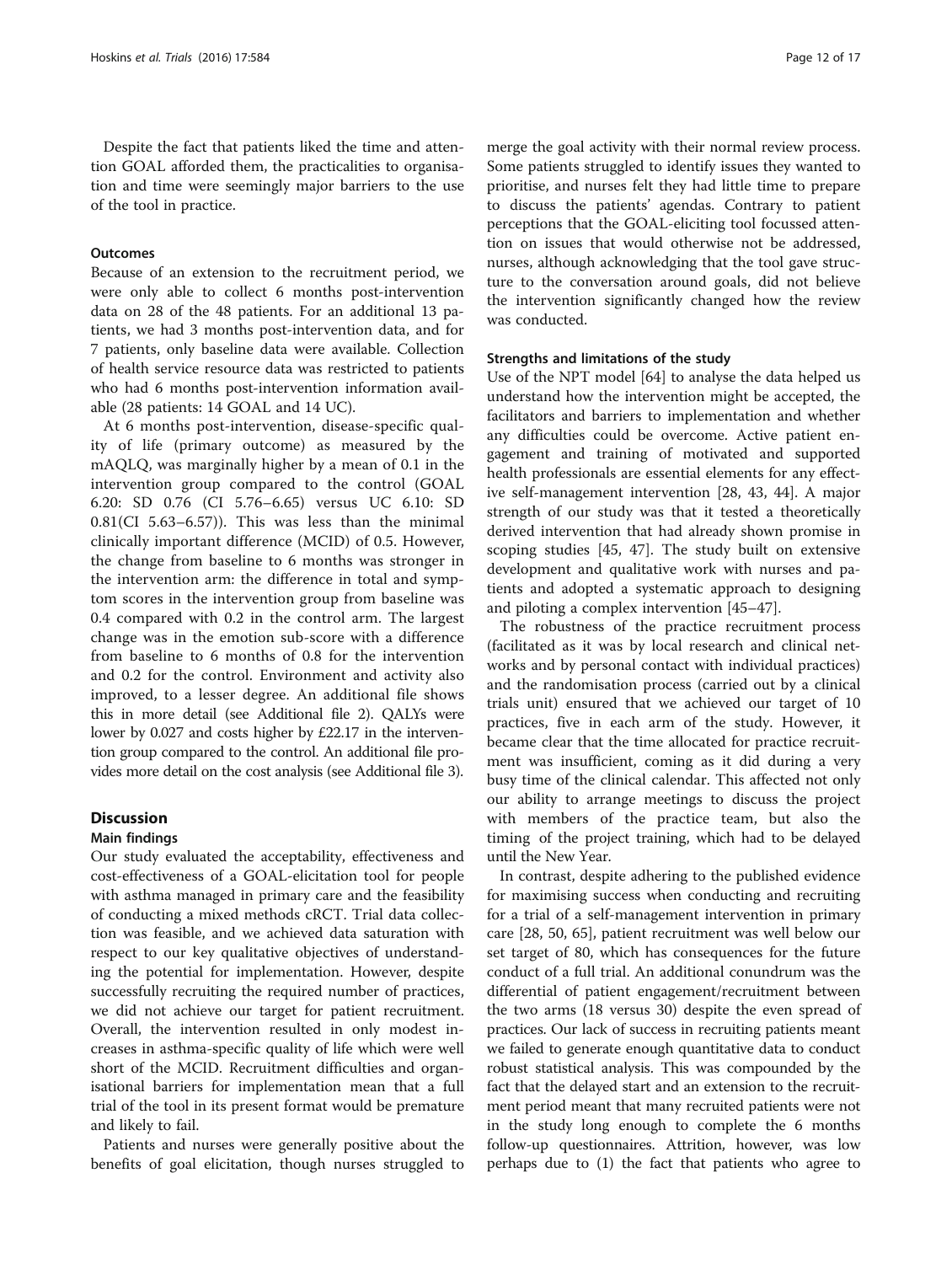participate in such studies are highly motivated, and (2) the benefits the recruited patients felt they received from the process.

The difficulties we faced in patient recruitment for the trial mirror the challenges faced by other pragmatic primary care studies [[50](#page-15-0), [66, 67](#page-16-0)]. However, although a major issue, this did not affect our ability to identify and interview an adequate number and range of patient participants in the qualitative study. The range of perspectives within the multi-disciplinary research team ensured the data were interpreted in a balanced and methodical way underpinned by theoretical knowledge.

# Interpretation of findings The challenge of undertaking trials of complex interventions

Recruitment to trials within primary care settings is known to be challenging, with one survey finding that approximately one-third recruited to timetable, one-third required up to 50% more time than planned and another third required more than 50% extra time than originally planned [[67](#page-16-0)]. Despite the use of robust and previously tested recruitment strategies in our study [\[48](#page-15-0)–[50\]](#page-15-0), patient recruitment was problematic, with only one practice achieving their target of 10 patients. This practice did not report any difference in their approach to patient recruitment or the way they conducted the intervention; success was attributed by their lead GP to the fact that they were a large, urban and research active practice. The patients from this practice were used to requests for participation in research, and the staff maintained a 'whole practice' commitment to research projects they agreed to take part in. This last point, an important documented facilitator for the effective execution of a trial [\[68](#page-16-0)–[70](#page-16-0)], may have been the catalyst to their success.

Our practices were recruited from research networks, clinical networks and via personal contact [\[49\]](#page-15-0), and any lack of communication and agreement within the practice team is believed to have an impact on enthusiasm for the study process [\[50,](#page-15-0) [68](#page-16-0)]. In addition, from a patient perspective, any perceived lack of connection between the study and their medical management due to unfamiliarity with the concept of research and the research team reduces the likelihood of recruiting them to the trial [[66](#page-16-0), [69\]](#page-16-0). The success of any future trial may necessitate limiting practice recruitment to those with extensive experience of research participation [\[71](#page-16-0)]. Alternatively, to encourage whole practice engagement, the structure and substance of the preintervention training programme would need to be more robust and involve all members of the practice team [\[71\]](#page-16-0) a challenging prospect in UK primary care today.

We took cognisance of published advice on effective ways to recruit and retain participants including meeting face to face with practice managers, GPs and practice

nurses, developing a rapport and maintaining engagement throughout the study [[49, 50](#page-15-0), [66, 71](#page-16-0)]. A project logo was designed to brand the study and help it stand out. Patient participants were given options for questionnaire completion; a telephone helpline was established, and we were very flexible with dates and times for contact to complete the questionnaires. However, ethical requirement for an overly wordy study information sheet and prohibition of follow-up telephone calls were key obstacles to patient recruitment [\[66](#page-16-0), [69](#page-16-0), [71](#page-16-0)].

# The challenge of implementing complex interventions

Practice nurse pre-conceived beliefs about their ability to incorporate patient goals into the normal review process were a potential barrier to acceptance of the intervention, particularly as they had an impact on the length of the consultation. With no single route to optimum shared decision making, remaining flexible in approach and being open to new ideas is critical [[72\]](#page-16-0).

The GOAL-elicitation tool was generally welcomed by patients as an effective health behaviour change technique [[38](#page-15-0)–[40](#page-15-0)]. By making the asthma review more holistic, structured and focussed, the tool improved their ability to communicate and increased their belief in becoming more active self-managers [\[43](#page-15-0), [44](#page-15-0)]. However, the need for self-management strategies was related to perceived severity of disease [[29, 30](#page-15-0), [33, 34](#page-15-0)]; the general view was that the intervention should be targeted to people with more severe asthma.

From the practice nurse perspective, the tool was seen to formalise patients' goals rather than helping to elicit new information. It was not thought to bring a significant change into their clinical practice and review process other than lengthening consultation time [\[73](#page-16-0)]. Viewing the patient's completed GOAL questionnaire for the first time at the review meant the nurses had very little time to assimilate the information before discussing goal prioritisation with the patient, and in many cases this resulted in poor completion of a negotiated and tailored action and coping plan. Our findings reinforce the need to give the nurses time during pre-intervention training to critically reflect on their current provision of patient-centred self-management support [[33, 45\]](#page-15-0) and the constructs of true shared decision making based on a patient's own goals [[43, 44](#page-15-0)]. A change in the way patients present their goals prior to the review would also have to be considered [\[72\]](#page-16-0).

# Implication for future research and practice

Our results indicate that there would be major challenges in delivering a full trial of the GOAL intervention without substantial further refinement of the study recruitment and intervention process [[48](#page-15-0)].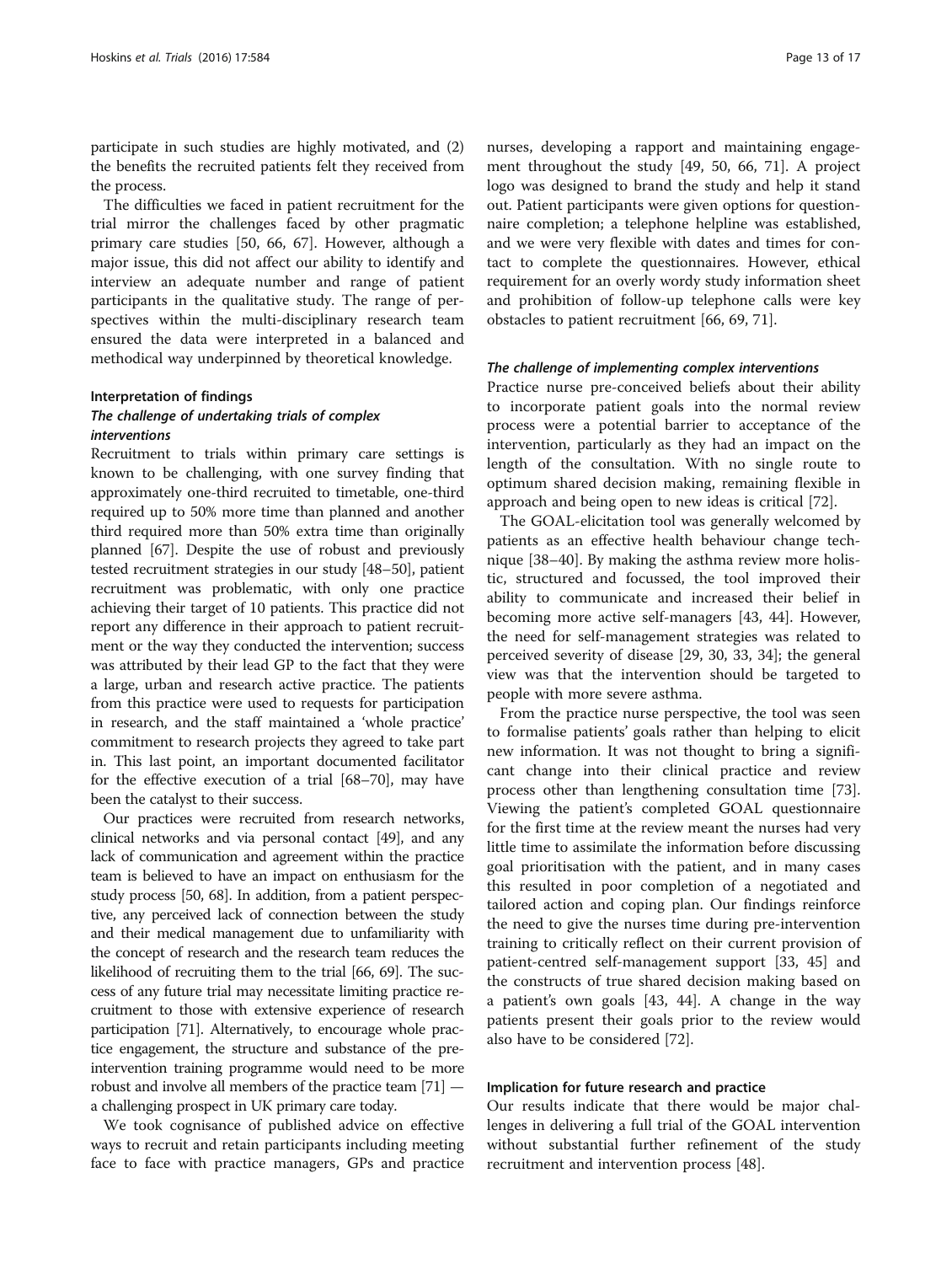# <span id="page-13-0"></span>How does the intervention need to change?

Using a formalised process to identify issues and possible solutions [[74](#page-16-0)], it was clear that the logistics of the intervention need to be less intrusive on the regular review process. To do this we need to look at alternative ways of implementing GOAL within the current restraints of general practice with more attention paid to a whole practice team approach with administrative staff included in the training plan. In addition, we need to simplify the GOAL-elicitation process to increase understanding and ensure clarity about what exactly is required.

# How do the trial procedures need to change?

There needs to be a discussion with the medical ethics committee to allow for a more flexible approach to the patient information and recruitment pathway. In addition, the inclusion criteria need to focus on people with more 'problematic' asthma.

We need to:

- Allow the nurses the opportunity to review patient goals before the review
- Reduce the impact of the intervention on appointment time
- Improve the information flow and communication/ agreement within the practice team
- Find ways to improve health professionals' and patients' familiarity with the concept of research and the research team or alternatively target only those practices that are part of a research network and regularly take part in research studies.

# Conclusions

This work is of particular relevance to the engagement of patients in self-management of a particularly important and prevalent condition (asthma). The findings confirm that recruiting for a trial in primary care is complex and difficult [[28](#page-15-0), [50](#page-15-0), [66, 71\]](#page-16-0). Practices appear interested, but incorporation of a time-consuming intervention into their already busy workload is a major barrier to implementation [[68](#page-16-0)]. However, with self-management now a policy as well as a clinical imperative [[14](#page-15-0)], the need to provide evidence for good clinical practice means that it is essential that we find a robust way to test novel interventions of this type in primary care [\[28, 33](#page-15-0), [46](#page-15-0)].

The study was too small to make a statistical case; however, the larger change from baseline in the intervention group compared with the control indicates the possibility of some potential benefit to patient quality of life, particularly in relation to the participants' emotional state. However, major refinement of the study process is necessary before committing to a definitive cRCT. The design of the full trial must focus on reducing the perceived burden of the intervention on

healthcare staff and be targeted towards people with moderate to severe asthma. The workload within primary care is unlikely to improve; therefore, a way has to be found to implement goal setting within current constraints. Improved branding, a 'whole practice team' approach and improvement in the quality and length of the training for those delivering the intervention would increase understanding of the value and potential of GOAL, helping to break down perceived barriers. A phased rollout with the addition of constructive feedback would allow them to try the intervention with a few patients to get used to it. In addition, training of support staff via an on-line platform may enhance and improve the sense of ownership of the process within the team. Alternative strategies for delivering the intervention such as the 'brief advice' approach taken by smoking cessation, complemented by a lay-led support service for those who need/want it, will need to be considered. In addition, streamlining of the GOAL-elicitation process using Internet technology solutions would emulate the progress being made for delivery of patient‐reported outcome measures (PROMs) in other long-term conditions such as cancer. Any future trial will be subject to further feasibility testing on the redesigned process.

# Additional files

[Additional file 1:](dx.doi.org/10.1186/s13063-016-1684-7) Shows the flow of participants through the trial according to the requirements of the CONSORT checklist. (DOCX 319 kb)

[Additional file 2:](dx.doi.org/10.1186/s13063-016-1684-7) Summarizes the change in mAQLQ (primary outcome) at 3 months and 6 months post-intervention in the intervention and control groups. (DOCX 47 kb)

[Additional file 3:](dx.doi.org/10.1186/s13063-016-1684-7) Provides a breakdown of health service resource use costs in the intervention and control groups. (DOCX 53 kb)

#### Abbreviations

ACQ: Asthma Control Questionnaire; CI: Confidence interval; COPD: Chronic obstructive pulmonary disease; cRCT: Cluster randomised controlled trial; ICC: Intra-cluster correlation coefficient; mAQLQ: Mini Asthma-related Qualityof-Life Questionnaire; MCID: Minimal clinically important difference; MRC: Medical Research Council; NPT: Normalisation process theory; PAAP: Personalised asthma action plan; PEF: Peak expiratory flow; QALY: Quality-adjusted life years; REC: Research Ethics Committee; SD: Standard deviation; TCTU: Tayside Clinical Trials Unit; TIDieR: Template for Intervention Description and Replication; UC: Usual care; UK: United Kingdom

#### Acknowledgements

The GOAL tool was originally conceived, designed and tested by Dr Karen Steven as part of her Chief Scientist Office (CSO) fellowship. Our thanks also to the practice nurses and the people with asthma who agreed to participate in the study.

#### Funding

The project was funded by the Chief Scientist Office of the Scottish Government.

#### Availability of data and materials

The datasets used and/or analysed during the current study are available from the corresponding author on reasonable request.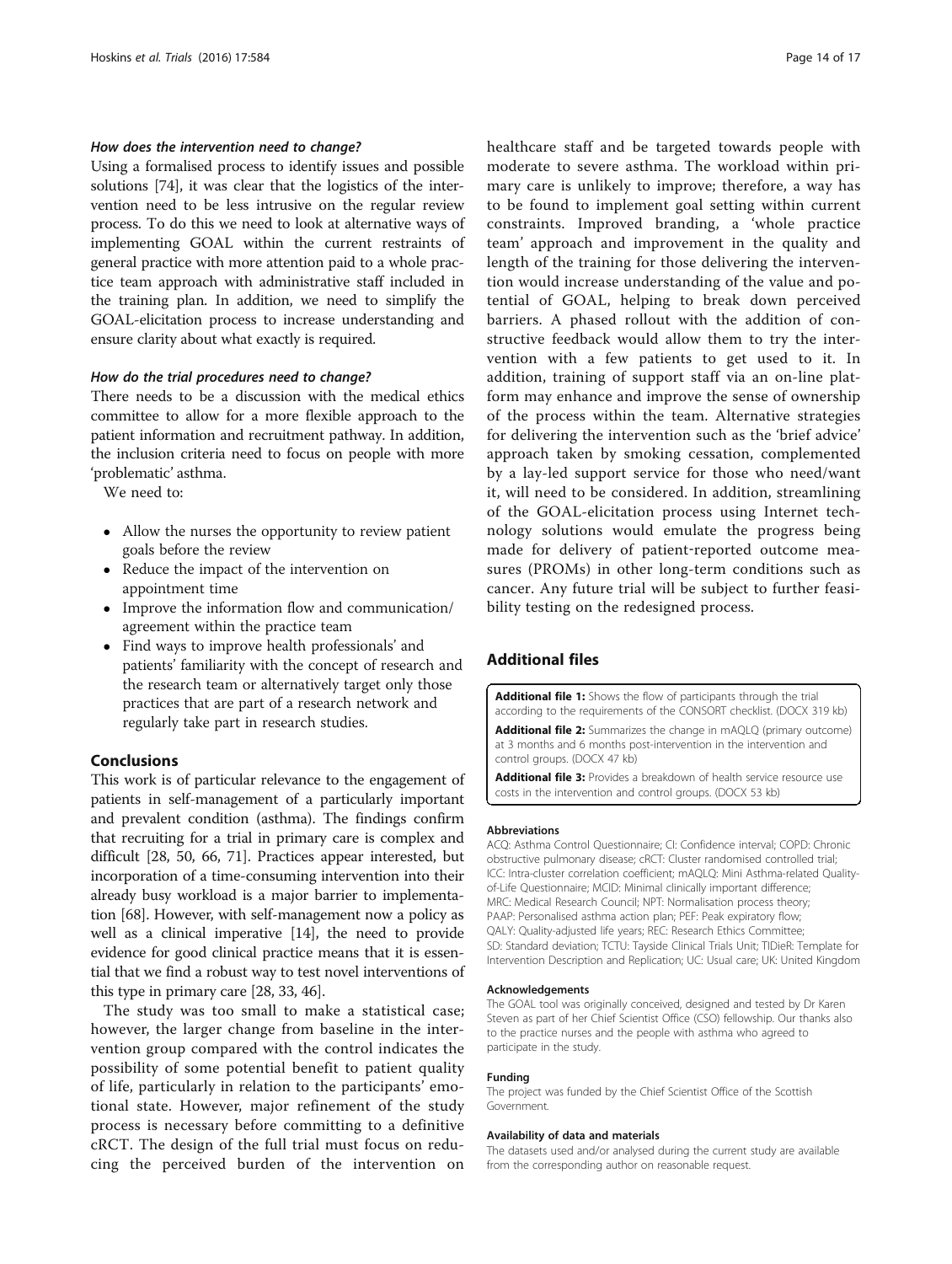### <span id="page-14-0"></span>Authors' contributions

GH was principal investigator and grant holder, co-designed and coordinated the intervention, applied for ethical approvals, prepared the protocol and trial documentation, developed and co-delivered the pre-intervention training for the practice nurses and was responsible for preparing this manuscript. BW was a grant holder, conceived the study, co-designed the intervention, provided valuable guidance throughout the project and helped with the preparation of this manuscript. PA was joint researcher on the project, co-developed and co-delivered the preintervention training for the practice nurses, carried out data collection, analysed the qualitative data and assisted with early drafts of this manuscript. PD was a grant holder, guided the statistical and trial procedures and prepared the statistical results for publication. ED was a grant holder, designed the theoretical framework for the project, assisted with the refinement of the intervention and commented on the final draft of the manuscript. HP was a grant holder, participated in the design of the project, assisted with the refinement of the goal tool, advised on study procedure and provided valuable guidance on the focus of the manuscript, commenting critically on all drafts. MvdP was a grant holder, advised on and analysed the economic data, prepared the economic data for publication and commented on the final draft of this manuscript. PR advised on data collection, provided data and statistical support, performed the statistical analysis and commented on the final draft of this manuscript. AT was joint researcher on the project, co-developed and co-delivered the pre-intervention training for the practice nurses, carried out data collection, co-analysed the qualitative data and commented on the final draft of this manuscript. AS was a grant holder and participated in the design of the project, assisted with the refinement of the goal tool, advised on study procedure and commented critically on all drafts of this manuscript. All authors read and approved the final manuscript.

#### Authors' information

GH (PhD, MSc, BSc Nursing, RGN) is a Senior Clinical Academic Research Fellow in the Scottish Government Chief Scientist Office's Nursing Midwifery and Allied Health Professions Research Unit (NMAHP-RU) in Stirling. Her experience includes respiratory research design and management, clinical management of asthma and patient and health professional education with a specific interest in self-management and health behaviour change. BW (PhD, BSc) is a Professor of Health Research at the Edinburgh Napier University. His interests focus on quantitative and qualitative social research and allied health science with in-depth experience of systematic reviewing, health psychology, applied ethics and randomised controlled trials. PA (PhD) is a Lecturer in the Faculty of Health Sciences and Sport. She is a health psychologist, with an interest in applying the knowledge from psychological theories underpinning human behaviour and decision making to health and the healthcare context.

PD (PhD, MSc, BSc, BA) is a Professor of Biostatistics, Co-Director of TCTU and Director of Dundee Epidemiology and Biostatistics Unit (DEBU). His experience includes the design and analysis of Health Services and Population Research observational studies as well as randomised controlled trials of interventions.

ED (PhD, BSc, Dip. CBT) is a Senior Research Fellow in the NMAHP-RU. He is an occupational and cognitive behavioural therapist and applied healthcare researcher, with a particular interest in intervention development and evaluation.

HP (MD, MRCGP, MB ChB (Hons)) is a Professor in the Centre for Population Health Sciences and the Asthma UK Centre for Applied Research, University of Edinburgh. She is a GP with a special interest in respiratory disease, and her research interests focus on the delivery of respiratory care within the 'real-life' primary care setting.

MvdP (PhD, MA, Dip. Health Economics) is a Professor of Health Economics and Depute Director of the Health Economics Research Unit (HERU),

University of Aberdeen. Research focuses on interventions which have an important behavioural component and their cost-effectiveness. PR (BSc, BSc) is a Clinical Trials Statistician at Tayside Clinical Trials Unit. AT (PhD, RGN) is a Lecturer in the Faculty of Health Sciences and Sport,

University of Stirling. Her research interests include qualitative methods and health behaviour change. AS (FRCP, FRCGP, MD, MSc, MB BS, BSc) is a Professor of Primary Care

Research & Development, Centre for Population Health Sciences, University of Edinburgh, and Director of the Asthma UK Centre for Applied Research, University of Edinburgh. His research interests focus on the epidemiology

and clinical management of asthma and allergic disorders, interventions for promoting patient and population health, increasing the efficiency of care and reducing health inequalities.

# Competing interests

The authors declare that they have no competing interests. AS and HP are supported by the Asthma UK Centre for Applied Research.

#### Consent for publication

All authors have approved the manuscript for submission. The content of the manuscript has not been published, or submitted for publication elsewhere.

#### Ethics approval and consent to participate

The study was approved by the East of Scotland Research Ethics Committee (REC Ref. No. 12/ES/0050, July 2012), and all participants (practice nurses and patients) provided their informed, written consent to participate.

### Author details

<sup>1</sup>Nursing, Midwifery and Allied Health Professions Research Unit, School of Health Sciences, University of Stirling, Unit 13 Scion House, Stirling University Innovation Park, Stirling FK9 4NF, Scotland, UK. <sup>2</sup>School of Nursing, Midwifery and Social Care, Edinburgh Napier University, 9 Sighthill Court, Edinburgh EH11 4BN, Scotland. <sup>3</sup>Faculty of Health Sciences and Sport, University of Stirling, Pathfoot Building, Stirling FK9 4LA, Scotland, UK. <sup>4</sup>Tayside Clinical Trials Unit, Level 10 Ninewells Hospital and Medical School, Dundee DD1 9SY, Scotland, UK. <sup>5</sup> Asthma UK Centre for Applied Research, Usher Institute of Population Health Sciences and Informatics, The University of Edinburgh, Medical School Doorway 3, Teviot Place, Edinburgh EH8 9AG, Scotland, UK. 6 Health Economics Research Unit, University of Aberdeen, Foresterhill, Aberdeen AB25 2ZD, Scotland, UK.

# Received: 8 December 2015 Accepted: 5 November 2016 Published online: 08 December 2016

#### References

- Masoli M, Fabian D, Holt S, Beasley R. The global burden of asthma: executive summary of the GINA Dissemination Committee report. Allergy. 2004;59:469–7.
- 2. Anandan C, Nurmatov U, van Schayck OCP, Sheikh A. Is the prevalence of asthma declining? Systematic review of epidemiological studies. Allergy. 2010;65:152–67.
- 3. British Thoracic Society. The burden of lung disease. 2006. [https://www.brit](https://www.brit-thoracic.org.uk/document-library/delivery-of-respiratory-care/burden-of-lung-disease/burden-of-lung-disease-2006/)[thoracic.org.uk/document-library/delivery-of-respiratory-care/burden-of-lung](https://www.brit-thoracic.org.uk/document-library/delivery-of-respiratory-care/burden-of-lung-disease/burden-of-lung-disease-2006/)[disease/burden-of-lung-disease-2006/.](https://www.brit-thoracic.org.uk/document-library/delivery-of-respiratory-care/burden-of-lung-disease/burden-of-lung-disease-2006/)
- 4. Health and Social Care Information Centre. Quality and Outcomes Framework: GP practice results. 2014. [http://www.nhsemployers.org/](http://www.nhsemployers.org/your-workforce/primary-care-contacts/general-medical-services/quality-and-outcomes-framework) [your-workforce/primary-care-contacts/general-medical-services/quality](http://www.nhsemployers.org/your-workforce/primary-care-contacts/general-medical-services/quality-and-outcomes-framework)[and-outcomes-framework](http://www.nhsemployers.org/your-workforce/primary-care-contacts/general-medical-services/quality-and-outcomes-framework). Accessed 30 June 2014.
- 5. Asthma UK. Asthma facts & FAQs. 2014. [https://www.asthma.org.uk/about/](https://www.asthma.org.uk/about/media/facts-and-statistics/) [media/facts-and-statistics/.](https://www.asthma.org.uk/about/media/facts-and-statistics/) Accessed 30 June 2014.
- 6. Mukherjee MGR, Farr A, Heaven M, Stoddart A, Nwaru BI, Fitzsimmons D, Chamberlain G, Bandyopadhyay A, Fischbacher C, Dibben C, Shields M, Phillips C, Strachan D, Davies G, McKinstry B, Sheikh A. Estimating the incidence, prevalence and true cost of asthma in the UK: secondary analysis of national stand-alone and linked databases in England, Northern Ireland, Scotland and Wales-a study protocol. BMJ Open. 2014;4(11):e006647.
- 7. Weiss KB, Buist AS, Sullivan SD, editors. Asthma's impact on society: the social and economic burden. Boca Raton: CRC Press/Informa Health Care; 2000.
- Yelin E, Katz P, Balmes J, Trupin L, Earnest G, Eisner M, Blanc P. Work life of persons with asthma, rhinitis, and COPD: a study using a national, population-based sample. J Occup Med Toxicol. 2006;1:2.
- 9. Gupta R, Sheikh A, Strachan DP, Anderson HR. Burden of allergic disease in the UK: secondary analyses of national databases. Clin Exp Allergy. 2004;34:520–6.
- 10. Anandan C, Gupta R, Simpson CR, Fischbacher C, Sheikh A. Epidemiology and disease burden from allergic disease in Scotland: analyses of national databases. J R Soc Med. 2009;102:431–42.
- 11. Simpson CR, Sheikh A. Trends in the epidemiology of asthma in England: a national study of 333,294 patients. J R Soc Med. 2010;103(3):98–106.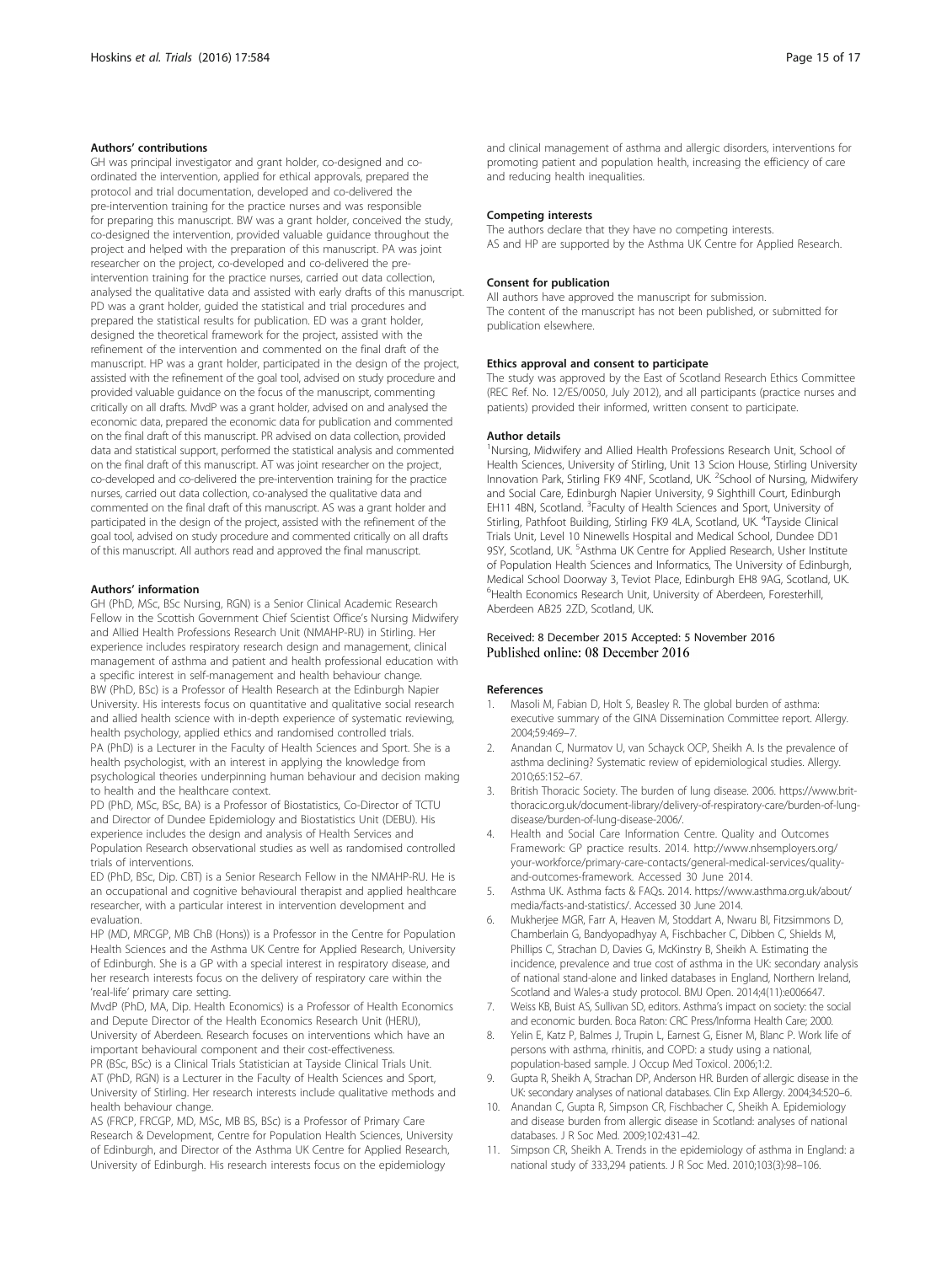- <span id="page-15-0"></span>12. Accordini S, Bugiani M, Arossa W, Gerzeli S, Marinoni A, Oliveri M, et al. Poor control increases the economic cost of asthma: a multicentre populationbased study. Int Arch Allergy Immunol. 2006;141:1891–8.
- 13. Global Initiative for Asthma (GINA). Global strategy for asthma management and prevention. Global Initiative for Asthma. 2012.<http://ginasthma.org/>. Accessed 10 Nov 2015.
- 14. British Thoracic Society & the Scottish Intercollegiate Guidelines Network. British Guideline on the Management of Asthma. Guideline No. 141. 2014. [http://](http://www.sign.ac.uk/guidelines/published/numlist.html) [www.sign.ac.uk/guidelines/published/numlist.html](http://www.sign.ac.uk/guidelines/published/numlist.html). Accessed 10 Nov 2015.
- 15. Taylor S, Pinnock H, Epiphaniou E, Pearce G, Parke H, et al. A rapid synthesis of the evidence on interventions supporting self-management for people with long-term conditions: PRISMS - Practical Systematic Review of Self-Management Support for long-term conditions. Health Serv Deliv Res. 2014; 2(53). doi[:10.3310/hsdr02530.](http://dx.doi.org/10.3310/hsdr02530)
- 16. Gibson PG, Powell H, Coughlan J, Wilson AJ, Abramson M, Haywood P, Bauman A, Hensley MJ, Walters EH. Self-management education and regular practitioner review for adults with asthma. Cochrane Database Syst Rev. 2003;1:CD001117.
- 17. Tapp S, Lasserson TJ, Rowe BH. Education interventions for adults who attend the emergency room for acute asthma. Cochrane Database of Systematic Reviews 2007, Issue 3. Art. No.: CD003000. doi[:10.1002/14651858.CD003000.pub2](http://dx.doi.org/10.1002/14651858.CD003000.pub2).
- 18. Powell H, Gibson GP. Options for self-management education for adults with asthma. Cochrane Database Syst Rev. 2003;(1):CD004107.
- 19. Toelle B, Ram FSF. Written individualised management plans for asthma in children and adults. Cochrane Database Syst Rev. 2004;(2):CD002171.
- 20. Lefevre F, Piper M, Weiss K, Mark D, Clark N, Aronson N. Do written action plans improve patient outcomes in asthma? An evidence-based analysis. J Fam Pract. 2002;51:842–8.
- 21. Boyd M, Lasserson TJ, McKean MC, Gibson PG, Ducharme FM, Haby M. Interventions for educating children who are at risk of asthma-related emergency department attendance. Cochrane Database Syst Rev. 2009(2). CD001290. doi: [10.1002/14651858.CD001290.pub2](http://dx.doi.org/10.1002/14651858.CD001290.pub2).
- 22. Bravata D, Gienger AL, Holty JE, Sundaram V, Khazeni N, Wise PH, et al. Quality improvement strategies for children with asthma: a systematic review. Arch Pediatr Adolesc Med. 2009;163:572–81.
- 23. Lahdensuo A. Guided self management of asthma—how to do it. BMJ. 1999;319:759–60.
- 24. Kennedy A, Reeves D, Bower P, Lee V, Middleton E, Richardson G, Gardner C, Gately C, Rogers A. The effectiveness and cost effectiveness of a national lay-led self care support programme for patients with long-term conditions: a pragmatic randomised controlled trial. J Epidemiol Community Health. 2007;61(3):254–61.
- 25. Gordon C, Galloway T. Review of findings on Chronic Disease Self-Management Program (CDSMP) outcomes: physical, emotional & healthrelated quality of life, healthcare utilization and costs, Centers for Disease Control and Prevention and National Council on Aging. 2008.
- 26. Ring N, Jepson R, Hoskins G, Wilson C, Pinnock H, Sheikh A, Wyke S. Understanding what helps or hinders asthma action plan use: a systematic review and synthesis of the qualitative literature. Patient Educ Couns. [online publication] 2011;85(2). doi: [10.1016/j.pec.2011.01.025](http://dx.doi.org/10.1016/j.pec.2011.01.025).
- 27. Sawyer S. Action plans, self monitoring and adherence: changing behaviour to promote better self management. Med J Aust. 2002;177:S72–4.
- 28. Pinnock H, Epiphaniou E, Pearce G, Parke HL, Greenhalgh T, Sheikh A, Griffiths CJ, Taylor SJC. Implementing supported self-management for asthma: a systematic review of implementation studies. BMC Medicine. 2015;13(127). doi:[10.1186/s12916-015-0361-0](http://dx.doi.org/10.1186/s12916-015-0361-0).
- 29. Brown R. Behavioural issues in asthma management. Pediatr Pulmonol. 2001;32(S21):26–30.
- 30. Jones A, Pill R, Adams S. Qualitative study of views of health professionals and patients on guided self-management plans for asthma. BMJ. 2000;321:1507–10.
- 31. Hoskins G, McCowan C, Donnan P, Friend J, Osman L. Results of a national asthma campaign survey of primary care in Scotland. Int J Qual Health Care. 2005;17(3):209–15.
- 32. Pinnock H, Thomas M, Tsiligianna I, et al. The International Primary Care Respiratory Group (IPCRG) Research Needs Statement 2010. Prim Care Resp J. 2010;19(1):S1–S20.
- 33. Ring N, Jepson R, Pinnock H, Wilson C, Hoskins G, Sheikh A, Wyke S. Developing novel evidence-based interventions to promote asthma action plan use: a cross-study synthesis of evidence from randomised controlled trials and qualitative studies. Trials. [https://trialsjournal.biomedcentral.com/](https://trialsjournal.biomedcentral.com/articles/10.1186/1745-6215-13-216) [articles/10.1186/1745-6215-13-216](https://trialsjournal.biomedcentral.com/articles/10.1186/1745-6215-13-216).
- 34. Andrews K, Jones SC, Mullan J. Asthma self management in adults: a review of current literature. Collegian. 2014;21:33–41. [http://dx.doi.org/10.1016/j.](http://dx.doi.org/10.1016/j.colegn.2012.12.005) [colegn.2012.12.005](http://dx.doi.org/10.1016/j.colegn.2012.12.005).
- 35. Royal College of Physicians. Why asthma still kills: the National Review of Asthma Deaths (NRAD) Confidential Enquiry report. London: RCP; 2014.
- 36. Deci E, Ryan RM. The 'what' and 'why' of goal pursuits: human needs and the self-determination of behavior. Psychol Inquiry. 2000;11:227–69.
- 37. Clark NM, Gong M. Management of chronic disease by practitioners and patients: are we teaching the wrong things? BMJ. 2000;320(26):572–5.
- 38. Bandura A. Self-efficacy: toward a unifying theory of behavioural change. Psychol Rev. 1977;84:191–215.
- 39. Hardeman W, Johnston M, Johnston DW, Bonetti D, Wareham NJ, Kinmonth AL. Application of the theory of planned behaviour change interventions: a systematic review. Psychol Health. 2002;17:123–58.
- 40. Floyd D, Prentice-Dunn S, et al. A meta-analysis of research on protection motivation theory. J Appl Sol Psych. 2000;30(2):407–29.
- 41. Scobbie L, Dixon D, Wyke S. Goal setting and action planning in the rehabilitation setting: development of a theoretically informed practice framework. Clin Rehabil. 2011;25(5):468–82.
- 42. Boa S, Wyke S, Haraldsdottir E, Duncan E. Development, implementation and evaluation of a theory based goal setting framework for use in palliative care (G-AP-PC). Support Palliat Care. 2014;4(1):A4.
- 43. Gollwitzer PM, Sheeran P. Implementation intentions and goal achievement: a meta-analysis of effects and processes. In: Zanna MP, editor. Advances in experimental social psychology, vol. 39. Salt Lake City: Academic Press; 2006.
- 44. Schwarzer R. Modeling health behavior change: how to predict and modify the adoption and maintenance of health behaviors. Appl Psychol Int Rev. 2008;57(1):1–29.
- 45. Williams B, Steven K, Sullivan F. Tacit and transitionary: an exploration of patients' and primary care health professionals' goals in relation to asthma. Soc Sci Med. 2011;72(8):1359–66.
- 46. Medical Research Council. Developing and evaluating complex interventions. 2010. [https://www.mrc.ac.uk/documents/pdf/complex](https://www.mrc.ac.uk/documents/pdf/complex-interventions-guidance/)[interventions-guidance/.](https://www.mrc.ac.uk/documents/pdf/complex-interventions-guidance/) Accessed 10 Nov 2015.
- 47. Steven K, Sullivan FM, Williams B, Hoskins G. Integrating three perspectives of goals in asthma management: the patient the health professional and the evidence to improve asthma morbidity. CSO Focus on Research, Ref: CZF/1/8 2007.
- 48. Hoskins G, Abhyankar P, Taylor AD, Duncan E, Sheikh A, Pinnock H, van der Pol M, Donnan PT, Williams B. Goal-setting intervention in patients with active asthma: protocol for a pilot cluster-randomised controlled trial. Trials. 2013;14:289. [https://trialsjournal.biomedcentral.com/articles/10.1186/1745-](https://trialsjournal.biomedcentral.com/articles/10.1186/1745-6215-14-289) [6215-14-289.](https://trialsjournal.biomedcentral.com/articles/10.1186/1745-6215-14-289)
- 49. Campbell M, Snowden C, Francis D, Elbourne D, McDonald AM, Knight R, Entwistle V, Garcia J, Roberts I, Grant A. (the STEPS group). Recruitment to randomised trials: strategies for trial enrolment and participation study. The STEPS study. Health Technol Assess. 2007;11(48):1–126.
- 50. Treweek S, Mitchell E, Pitkethly M, Cook J, Kjeldstrøm M, Johansen M, Taskila TK, Sullivan F, Wilson S, Jackson C, Jones R, Lockhart P. Strategies to improve recruitment to randomised controlled trials (Review). The Cochrane Collaboration. 2010(4). doi: [10.1002/14651858.MR000013.pub4.](http://dx.doi.org/10.1002/14651858.MR000013.pub4)
- 51. Juniper EF, Guyatt GH, Cox FM, Ferrie PJ, King DR. Development and validation of the Mini Asthma Quality of Life Questionnaire. Eur Respir J. 1999;14:32–8.
- 52. Juniper EF, Svensson K, Mork AC, Stahl E. Measurement properties and interpretation of three shortened versions of the Asthma Control Questionnaire. Respir Med. 2005;99(5):553–8.
- 53. Brooks R. EuroQol: the current state of play. Health Policy. 1996;37(1):53–7.
- 54. Locke E, Latham GP. A theory of goal setting and task performance. xviiithth ed. Englewood Cliffs: Prentice-Hall; 1990. p. 413.
- 55. Leventhal H, Brissette I, Leventhal EA. The common-sense model of selfregulation of health and illness. In: Cameron LD, Leventhal H, editors. The selfregulation of health and illness behaviour. London: Routledge; 2003. p. 42–65.
- 56. Hoffmann T, Glasziou PP, Boutron I, Milne R, Perera R, Moher D, Altman DG, Barbour V, MacDonald H, Johnston M, Lamb SE, Dixon-Woods M, McCulloch P, Wyatt JC, Chan AW, Michie S. Better reporting of interventions: template for intervention description and replication (TIDieR) checklist and guide. BMJ. 2014;348:g1687.
- 57. Pinnock H, Fletcher M, Holmes S, Keeley D, Leyshon J, Price D, Russell R, Versnel J, Wagstaff B. Setting the standard for routine asthma consultations: a discussion of the aims, process and outcomes of reviewing people with asthma in primary care. Prim Care Respir J. 2010;19:75–83.